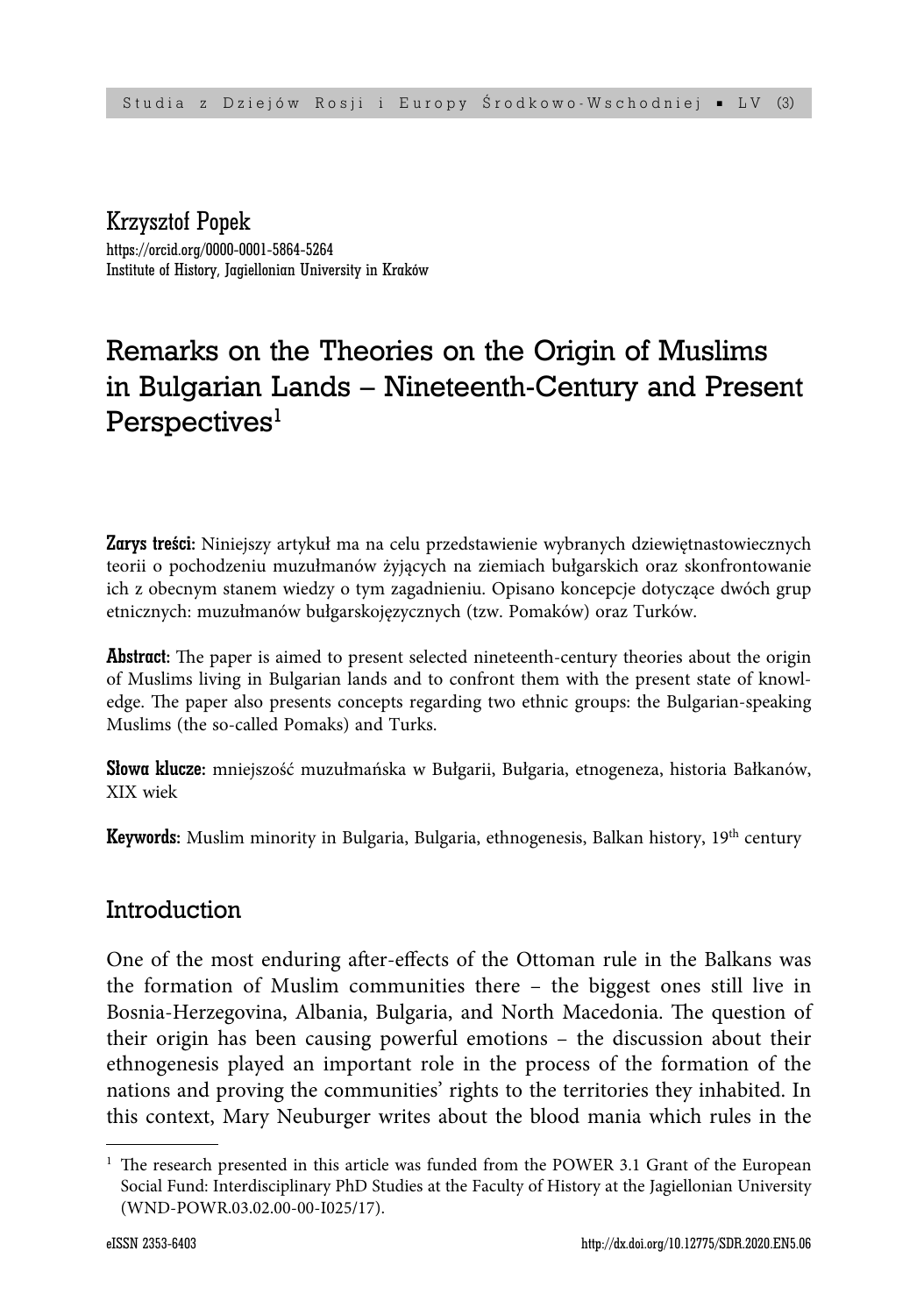Balkans.<sup>2</sup> Self-identification, language, and faith are treated as secondary to the conviction about having common ancestors and more or less abstract theories about national origin. It is no different in the case of Bulgaria and the Muslims who lived on that territory. Until the 19<sup>th</sup> century, their ethnogenesis was the subject of many theories and discussions.

The paper is aimed to present selected nineteenth-century theories about the origin of Muslims living in Bulgarian lands and to confront them with the present state of knowledge about that issue. Some concepts regarding the two ethnic groups, Bulgarian-speaking Muslims (the so-called Pomaks) and Turks, will be described. The case of the Tatars and Muslim Roma will not be addressed. The Tatars appeared in the Bulgarian lands relatively late  $-$  at the end of the  $18<sup>th</sup>$  and in the 19<sup>th</sup> century. They emigrated from Russia and there are no doubts about their origin.3 Roma, regardless of their faith, were outside the system of the Ottoman religious communities, functioning as *millets* due to their low social status and a lifestyle which was significantly different from the other communities. Roma Christians were not treated as part of the Orthodox Church by Greeks and Bulgarians, just as Roma Muslims did not belong to the *ummah* according to the Turks, Tatars, and Pomaks.4

#### Bulgarian-speaking Muslims (Pomaks)

In the  $19<sup>th</sup>$  century, the Bulgarian-speaking Muslims in Bulgaria lived in the Rhodope Mountains and in the regions of Lovech and Teteven.<sup>5</sup> Before 1878, there were 50,000 Pomaks in central Bulgaria<sup>6</sup> and 20,000 in the Rhodopes.<sup>7</sup> In 1885,

<sup>2</sup> M. Neuburger, "Bulgaro-Turkish Encounters and the Re-imagining of the Bulgarian Nation (1878–1995)," *East European Quarterly*, 31, 1997, no. 1, pp. 1–2.

 $3$  The Tatars appeared in the Balkans for the first time in the  $13<sup>th</sup>$  century (the Nogais group settled in Dobruja), but these were not big communities and did not last long. K. Karpat, *Studies on Ottoman Social and Political History*, Leiden-Boston–Koln, 2002, pp. 202–234;

<sup>&</sup>lt;sup>4</sup> Ö. Turan, *The Turkish Minority in Bulgaria (1878–1908)*, Ankara, 1998, p. 103; Р. Даскалов, *Българското общество 1878–1939*, vol. 2: *Население, общество, култура*, София, 2005, p. 15; D. M. Crowe, "Roma Muslims in the Balkans," *Nationalities Papers*, 28, 2000, no. 1, pp. 99–100.

<sup>&</sup>lt;sup>5</sup> V. Roudometof, *Collective Memory, National Identity, and Ethnic Conflicts. Greece, Bulgaria, and Macedonian Question*, Westport, 2002, p. 31; S. Raichevsky, *Th e Mohammedan Bulgarians (Pomaks)*, transl. M. Pencheva, Sofia, 2004, p. 82; Pomaks (in the sense of a wide group of Muslims who speak languages of the Eastern group of South Slavic languages) also lived in Macedonia, Thrace, and Albania – their total number in the first half of the  $19<sup>th</sup>$  century was about 250,000, in the second half of that century – between 400,000 and 600,000. В. Арденски, *Загаснали огнища. Изселническите процеси сред българите мохамедани в периода 1878–1944 г.*, София, 2005, p. 9; К. Василев, *Родопските българи мохамедани. Исторически очерк*, Пловдив, 1961, pp. 5–6; Also: S. Raichevsky, op. cit., pp. 90–127.

<sup>6</sup> С.Н. Шишков, *Българо-мохамеданите (помаци). Историко-земеписен и народоучен преглед с образи*, Пловдив 1936, pp. 73–74; S. Raichevsky, op. cit., pp. 64–66; В. Арденски, op. cit., p. 10.

<sup>7</sup> S. Raichevsky, op. cit., pp. 76–77.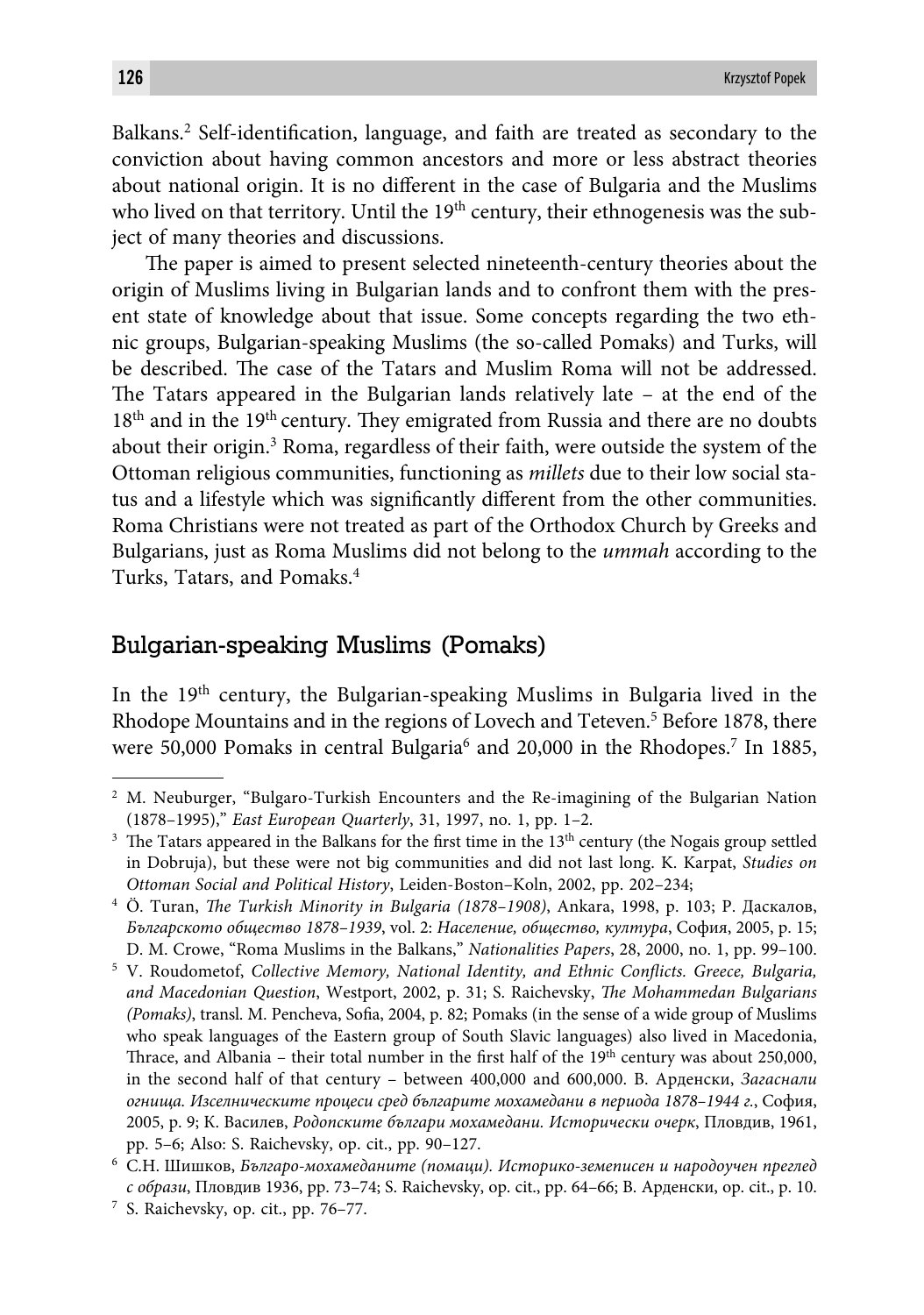after the intensive migration following the War of 1877–1878 and the collapse of the Ottoman rule, 25,000 Pomaks lived on the territories of the Principality of Bulgaria and Eastern Rumelia.<sup>8</sup> The official data about this community were presented for the first time in  $1900 - 20,638$  Pomaks lived in Bulgaria (i.e. 0.55% of the population and 3.22% of the Muslims in the state). It was approximately the same number as the people who declared Islam as their faith and Bulgarian as their native language – 20,726. In the 1905 census, 19,360 people (i.e. 0.48% of the population and 3.21% of the Muslims in the state) claimed to be Pomaks, which was slightly fewer than the group describing themselves as Muslims and Bulgarian language users – 23,734 (respectively: 0.59% and 3.93%). In 1910, 20,332 people were registered as Pomaks in the census (respectively: 0.47% and 3.38%), and 27,008 as Muslims who spoke the Bulgarian language (respectively: 0.62% and 4.49%). The difference between the number of people who claimed to be Pomaks and the ones who declared Islam as their religion and Bulgarian as their native language is linked to the Muslim Roma people, who declared Bulgarian as the native language.<sup>9</sup>

Many names were used to refer to the Bulgarian-speaking Muslims, among which Pomaks, Ahriani, and Torbeshi were the most commonly used. Most of them had a local range, such as Babechani or Bashi (in the Babiak region), Ruptsi (in Rupchos), or Skarnatsi (in the Western Rhodope Mountains).<sup>10</sup> There were also national, ethnic, and religious categories in use, for example in

<sup>8</sup> К. Иречек, *Княжество България. Негова повърхнина, природа, население, духовна култура, управление и новейша история*, pt. 1: *Българска държава*, Пловдив, 1899, pp. 119–120.

<sup>9</sup> В. Арденски, op. cit., pp. 25–26; М. Иванов, "Невидимите помаци," *Либерален преглед*, 2014, pt. 2, pp. 279–282.

<sup>10</sup> S. Raichevsky, op. cit., pp. 130–139; П. Маринов, *Българите мохамедани в своето народностно съзнание и възродителното им движение*, София, 1994, pp. 5–10; M. Lubańska, *Synkretyzm a podziały religijne w bułgarskich Rodopach*, Warszawa, 2012, p. 27; К. Василев, *Родопските българи*, pp. 9–14; М. Арнаудов, *Родопските помаци. Народно-исторически преглед*, София, 2010, pp. 59–60; Б. Алексиев, "Родопското население в българската хуманитаристика," in: *Мюсюлманските общности на Балканите и в България*, ed. A. Желязкова, София, 1997, pp. 61–65; M. Todorova, "Identity (Trans)formation among Bulgarian Muslims," in: *The Myth of "Ethnic Conflict": Politics, Economics and "Cultural" Violence*, ed. B. Crawford, R. D. Lipschutz, Berkeley, 1998, pp. 480–481; M. Walczak-Mikołajczakowa, "Pomacy – bułgarscy poturczeńcy (na przykładzie wsi Selcza w zachodnich Rodopach)," *Balcanica Posnaniensia. Acta et studia*, 21, 2014, vol. p. 180; П. Вълков, "За значението на названието помак," *Либерален преглед*, 2014, pt. 1, pp. 508–513; А. Пашова, П. Воденичаров, "Искаме да сме равни, не еднакви. Официални наративи на идентичността на студенти мюсюлмани от Западните Родопи," in: *Помаците: версии за произход и съвременна идентичност*, ed. Е. Иванова, София, 2013, p. 79; A. Eminov, "Social Construction of Identities: Pomaks in Bulgaria," *Journal on Ethnopolitics and Minority Issues in Europe*, 6, 2007, no. 2, p. 9; The diversity of names referring to Muslims is nothing special compared to other territories of the Balkans. In Greek lands, there were terms like Linovamvaki (wolly), Valahadi (most probably derived from "Vlach"), or – in the case of Cyprus – Patsaloi ("colourful"). Serbs and Croats called Slavic-Speaking Muslims "Mohammedan," "Poturnak" or "Poturec." Е. Иванова, *Ислямизирани Балкани. Динамика на разказите*, София, 2014, pp. 66–67.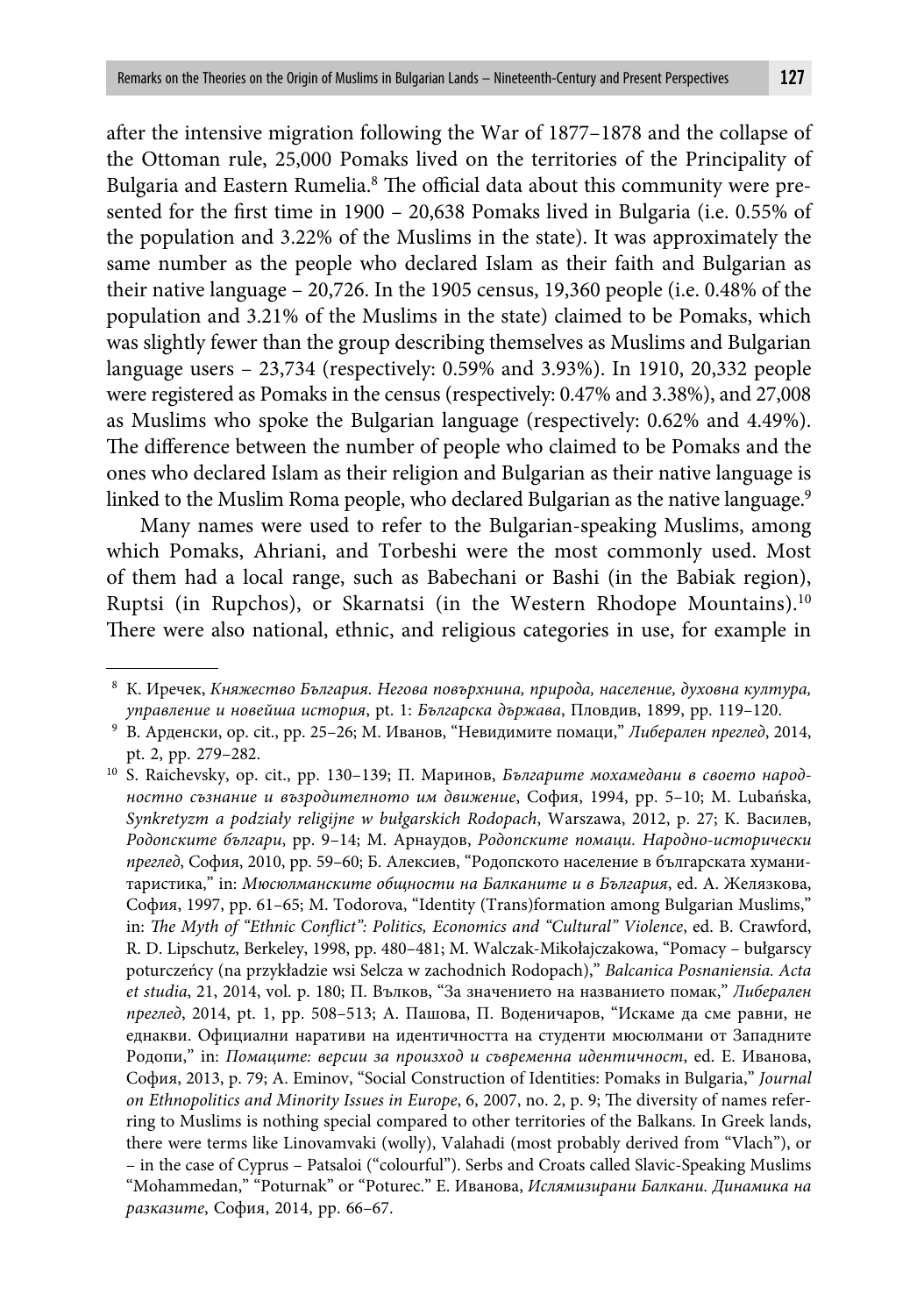the Western Rhodopes the Bulgarian-speaking Muslims were called "Turks," in the Central Rhodopes – "Bulgarians," and in the Eastern Rhodopes – "Muslims."11 The Pomaks did not speak the same dialects of the Bulgarian language: the Ruptsi spoke in the same way as the Bulgarian Christians from the Rhodopes, the Pomaks from Lovech used Zagora dialects, and Torbeshi dialects were linked to the modern Macedonian language.<sup>12</sup> The term "Pomak" became commonly applied to the whole Bulgarian-speaking Muslim population at the end of the  $19<sup>th</sup>$  century – it was first used in that context by Vasil Aprilov in 1841.<sup>13</sup>

Some mentions about "Turks who do not know Turkish" were recorded from the beginning of the 18<sup>th</sup> century in Western travellers' notes. Bulgarian-speaking Muslims were noticed rather late by Bulgarians. During the National Revival period, they were mentioned by Vasil Aprilov  $(1841),<sup>14</sup>$  Yordan Konstantinov (1852), Georgi Rakovski (1857), Lyuben Karavelov (1867) and Nayden Gerov (1876).15 Bits of information about the Pomaks were usually treated as a curiosity or took the shape of estimates of their population number. The ethnologic and topographic research conducted in the 1870s and 1880s by Stefan Zahariev and Stefan Verković (who was Serbian), among others, contained a more detailed analysis of this community. Later, studies on the Pomaks were carried out by local activists from the Rhodopes (Stoyu Shishkov, Vasil Dechev, Hristo Popkonstantinov), as well as the leading Bulgarian ethnographers (Vasil Kanchov, Lyubomir Miletich). Central figures of the Bulgarian intellectual life, including Ivan Vazov or Pencho R. Slaveykov, also spoke about this community.<sup>16</sup> However, in the 19<sup>th</sup> century, only a small group of specialists were aware of the existence of Muslim Bulgarians. This is why at that time the differentiation between Pomaks and Turks was not widespread; for example, this kind mistake was made by one of the most prominent Bulgarian national activists of the 1870s and an important liberal politician, Zahari Stoyanov.<sup>17</sup>

Bulgarians believed (and still do) that Pomaks had been Christians in the Middle Ages and during the Ottoman rule they accepted Islam, but they resisted

<sup>11</sup> M. Lubańska, *Synkretyzm*, pp. 26–27; Е. Иванова, *Ислямизирани Балкани*, p. 130; A. Eminov, "Social Construction," p. 15; M. Lubańska, "Pomacy," in: *Bałkany. Etnokulturowe podłoże konfl iktu*, ed. W. Konarski, A. Koseski, Pułtusk, 2006, p. 233; Е. Иванова, "Идентичност и идентичности на помаците в България," *Либерален преглед*, 2012, pt. 1, p. 843.

<sup>12</sup> S. Raichevsky, op. cit., p. 8.

<sup>&</sup>lt;sup>13</sup> A. Kalionski, *Communities, Identities and Migrations in Southeast Europe*, Sofia, 2014, p. 6; M. Todorova, op. cit., p. 480; Ц. Георгиева, "Помаци – българи-мюсюлмани," in: *Общности и идентичности в България*, ed. А. Кръстева, София, 1998, pp. 286–287.

<sup>14</sup> В. Априлов, *Деница ново-болгарскаго образования. Часть первая*, Одесса, 1841, p. 87.

<sup>15</sup> М. Иванов, "Невидимите помаци," pp. 275–276; Ц. Георгиева, op. cit., p. 289.

<sup>16</sup> S. Raichevsky, op. cit., pp. 11–31; М. Иванов, "Невидимите помаци," pp. 277–278; Б. Алексиев, op. cit., p. 58.

<sup>17</sup> Х. Попконстантинов, "Чепино (Едно българско краище в северозападните разклонения на Родопските планини)," *Сборник народни умотворения, наука и книжнина*, 1890, no. 3, p. 364.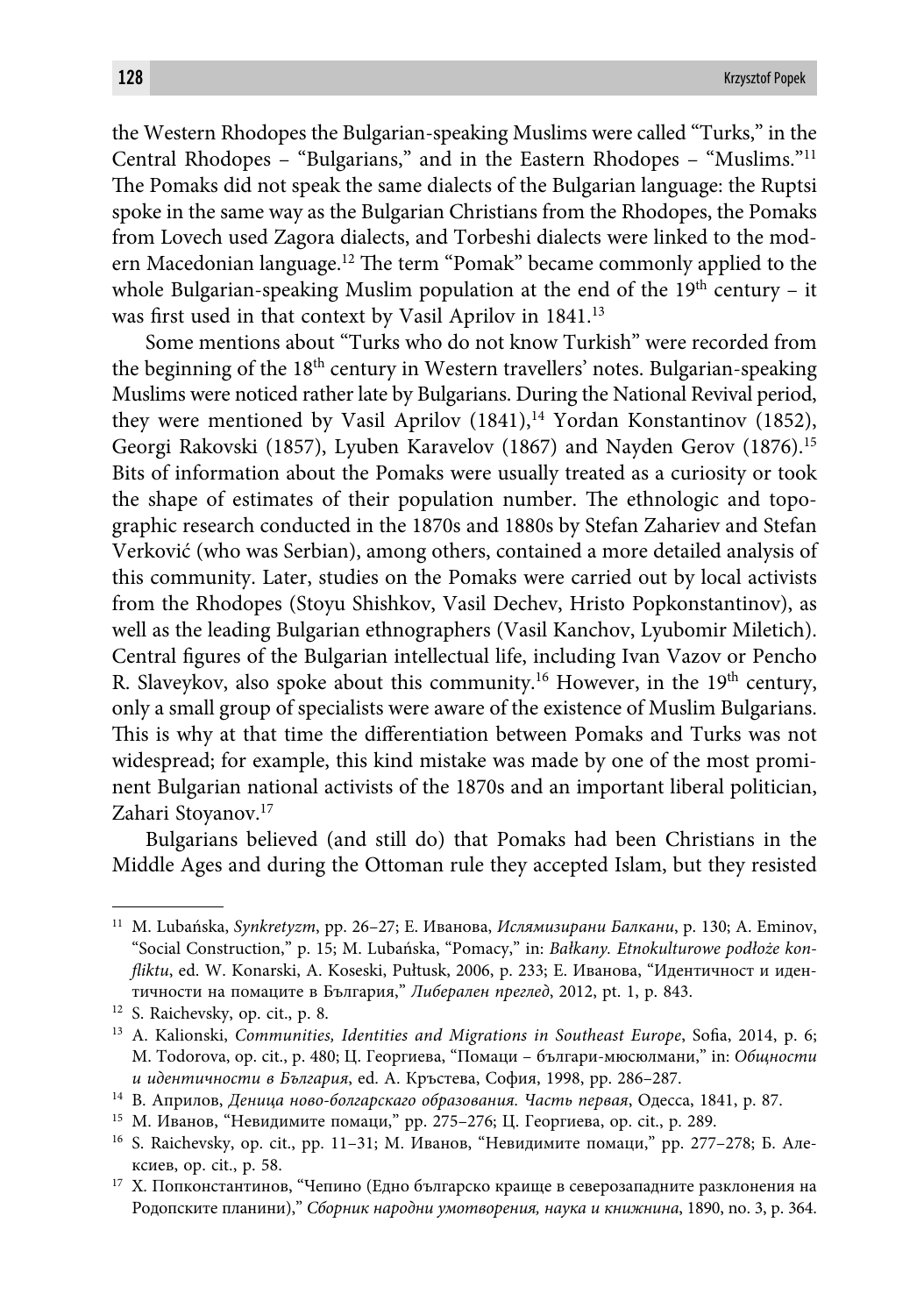Turkification and preserved their language and customs.<sup>18</sup> Bulgarian historiography described in detail the great campaign of forced conversions in the Rhodope Mountains in 1656–1661, which led to the destruction of 218 churches and 33 monasteries located between Kostenets and Stanimaka. Bulgarians believe that these events were the main cause of the emergence of the Bulgarian-speaking Muslim community in the Rhodopes.<sup>19</sup> However, this account was based on the  $19<sup>th</sup>$ -century fabricated *Chronicle of Pop Metodi Draginov* (*Летописният разказ на поп Методи Драгинов*), which was actually written by the Revival activist Stoyan Zahariev in 1860. There were also two other chronicles allegedly written in the  $17<sup>th</sup>$  century which were published in the second half of the  $19<sup>th</sup>$  century: the *Chronicle from Batkun* (*Баткунска хроника*) and the *Chronicle of Belovo* (*Беловска хроника*). Konstantin Jireček was the first to express doubts about the authenticity of the texts; however, he did not deny that a great Islamisation campaign took place in the Rhodope Mountains in the second half of the  $17<sup>th</sup>$  century. Like another Czech researcher, Václav Dobruský, Jireček was a supporter of the theory about the gradual Islamisation of Pomaks, whose climax were the events of 1656–1661.20 In 1984, the detailed analysis of Iliya Todorov showed that the *Chronicle of Pop Metodi Draginov* was a Revival mystification. The evidence was not only linguistic, but also linked to the anti-Greek undertone of the work and a series of inaccuracies contained therein. He proved that the text was not from the 17<sup>th</sup>, but from the 19<sup>th</sup> century. The same problems are linked to other sources on the great Islamisation campaign in the Rhodopes in the 17<sup>th</sup> century.<sup>21</sup> However,

<sup>&</sup>lt;sup>18</sup> A. Eminov, "Social Construction," p. 9.

<sup>19</sup> Х. Попконстантинов, *Спомени, пътеписи, писма*, ed. А. Примовски, Н. Примовски, Пловдиш, 1970, p. 442; И. поп Панайотов Асянчик, *Принос за изучаване на Разлога и по-частно на с. Баня (Разложко). Бележки и спомени*, Пловдив, 1915, p. 18; R. Crampton, *A Concise History of Bulgaria*, Cambridge–New York 2005, pp. 34–35; Кирил Патриарх български, *Българомохамедански селища в Южните Родопи (Ксантийско и Гюмюрджинско). Топонимно, етнографско и историческо изследване*, София, 1960, pp. 50–52; K. Popek, "Afera Brunnbauer-Balewa a współczesne nurty historiografi i bułgarskiej wobec zagadnienia panowania tureckiego w Bułgarii," *Studenckie Zeszyty Naukowe IFS UJ*, 4, 2013, no. 2, p. 120; F. Bieber, "Muslim Identity in the Balkans before the Establishment of Nation States," *Nationalities Papers*, 28, 2000, no. 1, pp. 21–22; К. Василев, "Стою Шишков – просветител, възрожденец и радетел за щастливо бъдеще на Родопа," in: С.Н. Шишков, *Избрани произведения*, ed. К. Василев, Пловдив, 1965, p. 20.

<sup>20</sup> К. Иречек, *Княжество България. Негова повърхнина, природа, население, духовна култура, управление и новейша история*, pt. 2: *Пътувания по България*, Пловдив, 1899, pp. 407–408; В. Добруски, "Няколко сведения за изтурчванието на Родопските Българи," *Периодическо списание*, 1887, no. 21–22, pp. 332–338; id., "Българомохамеданската република в Родопските планини," in: *България през погледа на чешки пътешественици*, ed. В. Бехиньова, София, 1984, pp. 88–89.

<sup>21</sup> И. Тодоров, "Летописният разказ на поп Методи Драгинов," *Либерален преглед*, 2015, pt. 1, pp. 26–58; М. Тодорова, "Ислямизацията като мотив в българската историография, литература и кино," *Либерален преглед*, 2009, pt. 1, pp. 366–373; Б. Лори, "Летописът на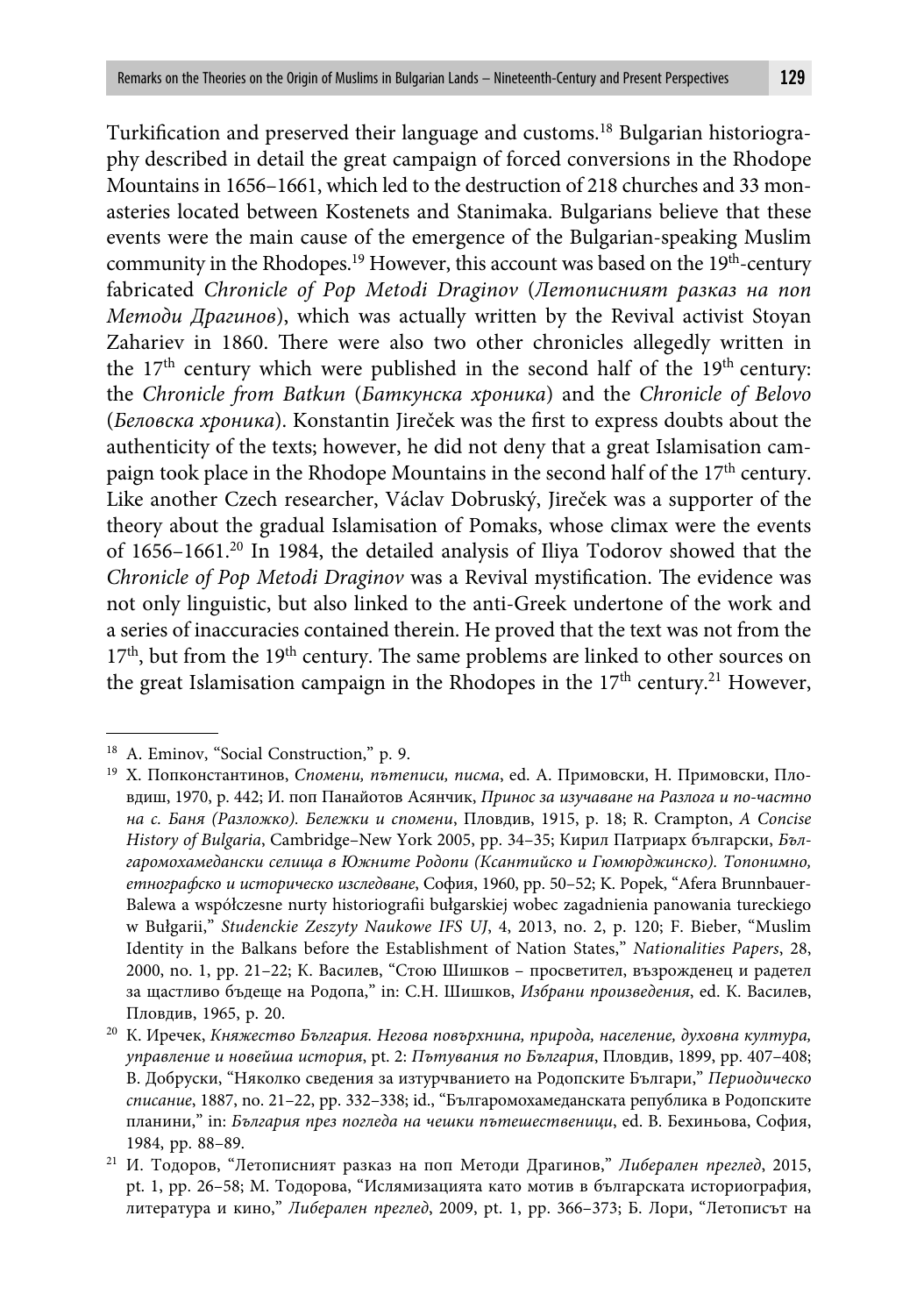as Tsvetana Georgieva said, the question of the falsification of the chronicles is still a "voice in the desert" of the historical discourse, and Bulgarians do not take note of the results of the research which shows that forced and mass conversions were rare in the Ottoman Empire.<sup>22</sup>

The earliest mentions of the Pomaks usually expressed the conviction that "they were just Turkified Bulgarians."<sup>23</sup> There were opinions that they could not be part of the national community. In 1867, Lyuben Karavelov wrote that a Bulgarian could only be an Orthodox Christian; the Muslims, Catholics or Protestants who spoke the Bulgarian language were not members of the nation. His rigid thinking about the unity between nationality and religion was the effect of the Ottoman *millet* and Russian Slavophilism (at that time L. Karavelov lived in Russia).<sup>24</sup> Later, especially after the creation of the modern Bulgarian state in 1878, these kinds of ideas were rejected and the concept of integrating the Pomaks with Bulgarian culture through education and Christianisation became more popular. There were proposals to cast the term "Pomak" aside in favour of the term "Bulgarian Muslim," expressing the unity between this community and the rest of the Bulgarian nation. At the end of the 19<sup>th</sup> century, Petko R. Slaveykov and Hristo G. Danov supported this idea.25 Vasil Dechev posited that "it was a mistake to talk about the Rhodope Mountains as a multiethnic territory because one nation of two religions lived here."<sup>26</sup> Ivan Vazov defined the Pomaks as "the lost Bulgarians," whose "fanatical darkness of the soul needed to be healed," and he postulated that "we need to breathe new life into their national identity."<sup>27</sup> This kind of thinking was linked to the theories of crypto-Christianity, according to which the Pomaks were "pureblood Bulgarians" who – despite the sacrifice of their faith – had succeeded in keeping their language and customs unchanged for centuries.<sup>28</sup>

The negative or positive attitude to this population was usually related to the theory of its origin. The forced conversion to Islam was linked with the treatment of the Pomaks as victims of the "Turkish yoke," even martyrs. In this approach,

поп Методий Драгинов като литературно произведение от 19. Век," transl. Е. Алексиева, *Либерален преглед*, 2014, pt. 2, pp. 201–216; Б. Алексиев, op. cit., pp. 83–85, 94–98; Е. Грозданова, "Фалшификат ли е летописният разказ на поп Методи Драгинов?," *Исторически преглед*, 37 (2), 1993, pp. 146–157.

 $22$  Ц. Георгиева, ор. cit., pp. 289-230; И. Карахасан-Чънар, "Митът за ислямизацията и проблема за достоверността на българските исторически извори," *Либерален преглед*, 2012, pt. 2, pp. 1179–1192.

<sup>23</sup> М. Иванов, "Невидимите помаци," p. 279.

<sup>24</sup> S. Raichevsky, op. cit., pp. 40–41.

<sup>25</sup> П. Р. Славейков, *Исторически разкази за миналите времена*, София, 1885, pp. 364–367; S. Raichevsky, op. cit., pp. 50–51.

<sup>26</sup> В. Дечев, *Миналото на Челепаре. Принос за историята на Родопа*, vol. 2, ed. Г. И. Чичовски, Чепеларе, 2002, p. 10.

<sup>27</sup> И. Вазов, *Пътеписи*, ed. П. Динеков, И. Тодоров, София, 1977, pp. 81–82.

<sup>28</sup> M. Lubańska, *Synkretyzm*, p. 27.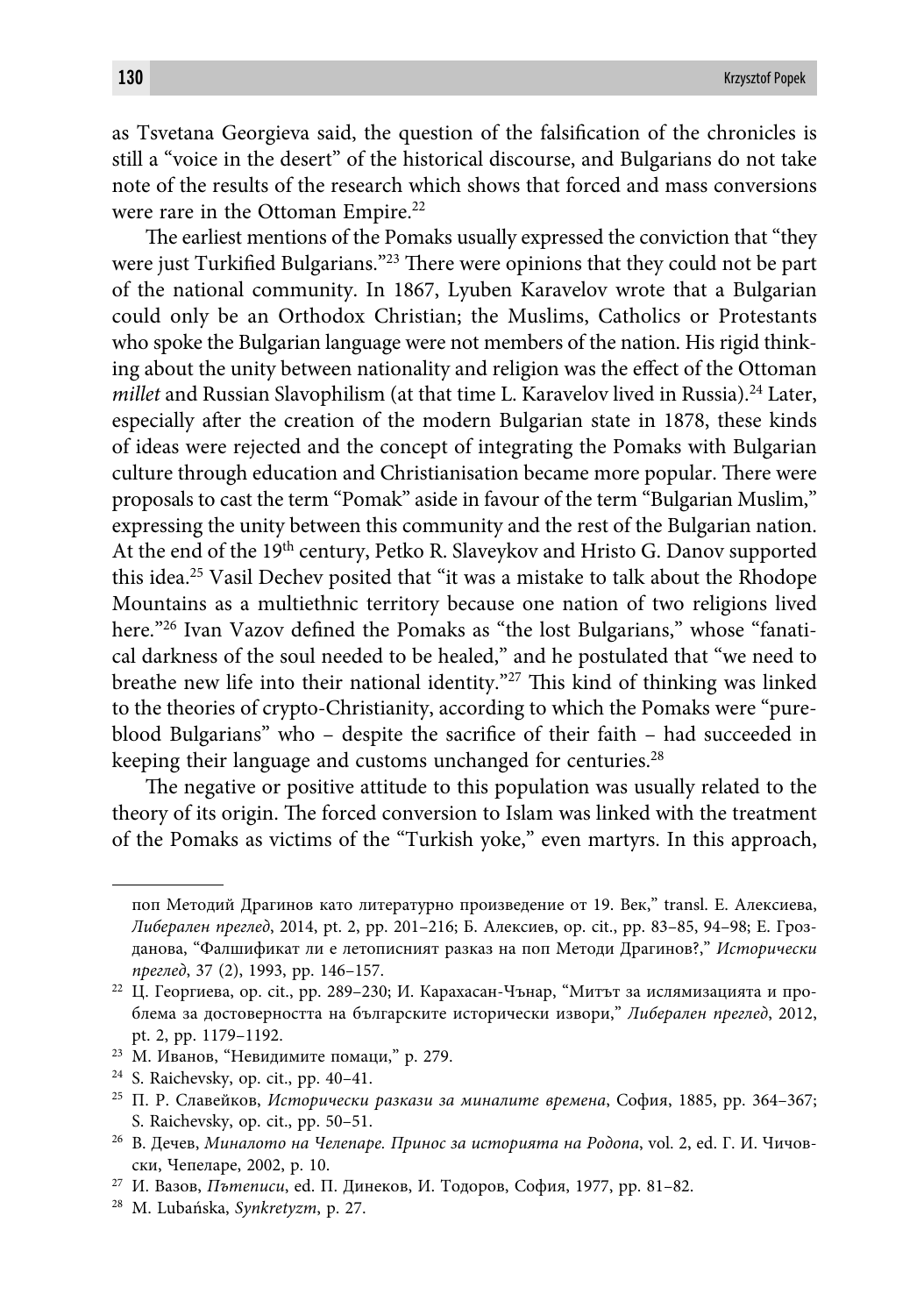the Bulgarian duty was to restore them to the national community.<sup>29</sup> The voluntary change of faith aroused mixed feelings – linked either to the betrayal of faith and national values for material benefits or to avoiding Turkification (sacrifice of faith to protect "the Bulgarian blood from mixing with the Turkish one").<sup>30</sup>

There were also alternative theories about the origin of the Pomaks formulated outside Bulgaria. Turkish historians recognise them as Slavicised Turks, accentuating the bonds of religion and culture among the Muslim community in the Balkans. There are opinions that the Pomaks are the ancestors of the Turkish settlers who appeared in the region during the Ottoman rule, or the oldest Turkic population in Europe: the Cumans, who came here in the  $11<sup>th</sup>$  century.<sup>31</sup> According to this theory, the evidence is the fact that until the 19<sup>th</sup> century the Pomaks identified themselves as Turks and later many of them accepted the modern Turkish identity.<sup>32</sup> However, this theory ignores the fact that at that time the term "Turk" was synonymous to "Muslim." Some of the attempts to prove this theory are quite ridiculous; for example, there are some pseudo-linguistic analyses showing that 30% of the Pomak language is based on Ukrainian lexemes, 25% on Cuman-Kipchak, 20% on Oghuz, 15% on Nogais, and 10% on Arabic.<sup>33</sup> There are no doubts that the Pomaks used and still use dialects of the Bulgarian language, which contains a number of Turkish and Greek loanwords.<sup>34</sup>

Greeks consider Pomaks to be the ancestors of the ancient Thracians, who were first Hellenised, then Latinised, Slavicised, Christianised, and finally they converted to Islam. The evidence supporting this theory are the physical characteristics of the population, which allegedly show that Pomaks are the closest to Greeks.<sup>35</sup>

<sup>29</sup> G. Lazarova, B. Alexiev, G. Nazarska, E. Troeva-Grigorova, I. Kyurkchieva, *Regions, Minorities and European Policies: A State of the Art Report on Muslim Minorities (Turks and Pomaks) in Central South Planning Region (Bulgaria)*, Sofia, 2003, p. 16; Similar theories about Bosnian Muslims were formulated by Croats, including in the second half of the 19th century by Ante Starčević. Е. Иванова, *Ислямизирани Балкани*, pp. 61–62; *Leksykon tradycji bułgarskiej*, ed. G. Szwat-Gyłybowa, Warszawa, 2011, p. 226.

<sup>30</sup> M. Lubańska, *Synkretyzm*, p. 27; Х. Гиневски, *Миналото на Средните Родопи – XIX и назалото на XX век. Възраждане*, Варна, 2008, p. 23; S. Raichevsky, op. cit., pp. 45–46; M. Walczak-Mikołajczakowa, op. cit., pp. 179–180.

<sup>31</sup> А. Гюншен, "Помаците като балканска общност," trans. Е. Алексова, *Либерален преглед*, 2014, pt. 2, pp. 773–785; A. Eminov, "Social Construction," p. 9; M. Walczak-Mikołajczakowa, op. cit., pp. 180-181; V. Aarbakke, "Pomak Language Usage and the Spell of Nationalism: The Case of the Pomaks in Greece," in: *Slavia Islamica: language, religion and identity*, ed. R. D. Greenberg, M. Nomachi, Hokkaido, 2012, pp. 151–152.

 $32$  А. Пашова, П. Воденичаров, ор. cit., pp. 78-79.

<sup>33</sup> H. Memişoğlu, *Pages of the History of Pomac Turks*, Ankara, 1991, pp. 17–23.

<sup>&</sup>lt;sup>34</sup> M. Savova-Mahon Borden, *The Politics of Nationalism under Communism in Bulgaria. Myth, Memories and Minorities*, London, 2001, pp. 316–317.

<sup>35</sup> K. Ghodsee, *Muslims Lives in Eastern Europe. Gender, Ethnicity, & the Transformation of Islam in Postsocialist Bulgaria*, Princeton–Oxford, 2010, p. 38; A. Eminov, "Social Construction," pp. 8–9.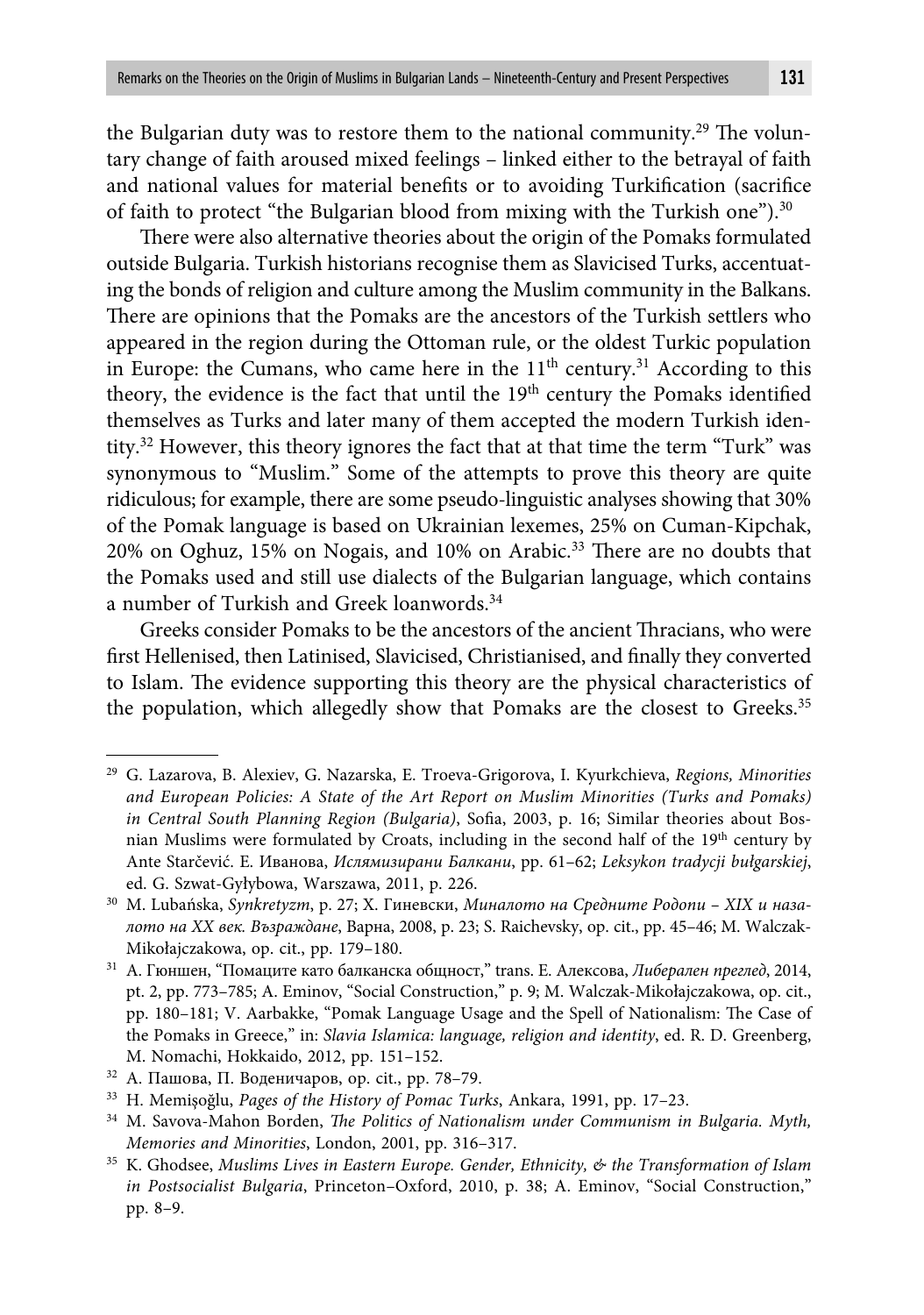The concept was originally created in the  $19<sup>th</sup>$  century by one of the most important Greek demographers, Kleanthes Nikolaides.<sup>36</sup>

Next to the Bulgarian, Turkish, and Greek narratives about the Pomaks' origin, since the 1990s, under the influence of traumatic events linked to the "Revival" Process" (the policy of forced assimilation of Turkish and Muslim minorities in communist Bulgaria), there were also the community's voices about their own ethnogenesis. Authors like Mehmed Dobrunski, Momchil Petrov, Petar Yapov, Huseyn Mehmed, Nikola Churalski, Emel Balakchi, and Efrem Mollov created more or less exotic theories about the Pomaks' origins; some of them are not well documented, some of them are completely fictional. They include theories about the origin from the Arabs (who appeared in the Balkan Peninsula during the wars against Byzantium in the  $7<sup>th</sup>$ -10<sup>th</sup> century; the evidence would be the term "Ahriani," which could be translated as "the last who accepted Islam"), from the Cumans and the Pechenegs (who invaded the region in the  $10<sup>th</sup>$ – $12<sup>th</sup>$  century), from the Thracians (as the autochthonic people of the lands), or the Bulgars (Proto-Bulgarians – the Turkic creators of the Medieval Bulgarian state). All of these theories have two characteristics in common: the manifestation of the pre-Ottoman roots of Balkan Islam and the independence of the Pomak nationality.<sup>37</sup>

There is also an exotic theory about the Polish origin of the Pomaks. It was probably presented to the Bulgarian leader of the Uniate Movement, Dragan Tsankov, by the Poles who were involved in the negotiations with the Catholic Church in the 1850s and 1860s. According to the theory, the Pomaks were ancestors of the 100,000 Polish soldiers captured by Turks after the siege of Kamianets-Podilskyi in 1672, who converted to Islam because of Greek malevolence. The proof is supposed to be the similarity between the term "Polyak" and "Pomak."38

<sup>36</sup> С. Шишков, *Тракия преди и след европейската война*, Пловдив, 1922, pp. 32–35.

<sup>37</sup> Е. Иванова, *Ислямизирани Балкани*, pp. 144–175; M. Todorova, op. cit., pp. 485–486; M. Lubańska, "Pomacy," pp. 235–236; Y. Konstantinov, "Strategies for Sustaining a Vulnerable Identity: the Case of the Bulgarian Pomaks," in: *Muslim Identity and the Balkan States*, ed. H. Poulton, S. Taji–Farouki, London, 1997, pp. 39–40; П. Петров, "Абсурдни теории, фалшификации и заблуди за произхода на българите мохамедани," in: *Заблуди и фалшификации за произхода на българите мохамедани*, ed. Х. Гиневски, София, 2010, pp. 18–35; Е. Иванова, "Идентичност," pp. 852–858; С. Танев, "Истината за етногенезиса на българите мохамедани и нейното филшифициране в публикации на съвременни български автори," in: *Заблуди и фалшификации*, pp. 84–89; Х. Гиневски, "Произходът на българите мохамедани – съвременни фалшификации," in: *Заблуди и фалшификации*, pp. 118–121.

<sup>38</sup> S. Raichevsky, op. cit., pp. 23–24; M. Lubańska, *Synkretyzm*, pp. 27–28; Z. Klejn, "Próby stworzenia polskich przyczółków militarno-politycznych na Bałkanach w XIX w.," *Studia z Dziejów Rosji i Europy Środkowej*, 40, 2000, pp. 14–15; С. Станев, "Българите мохамедани в България и съседните страни," in: *Историческа съдба на помохамеданчените българи*, ed. П. Петров, Д. Шишманов, В. Пачилов, А. Печилков, Смолян, 2008, p. 38; А. Пашова, П. Воденичаров, op. cit., p. 81; С. Райчевски, "Рецидиви на приложната етнология – ненаучни теории и фалшификации за произхода на българите мохамедани," in: *Заблуди и фалшификации*, p. 67.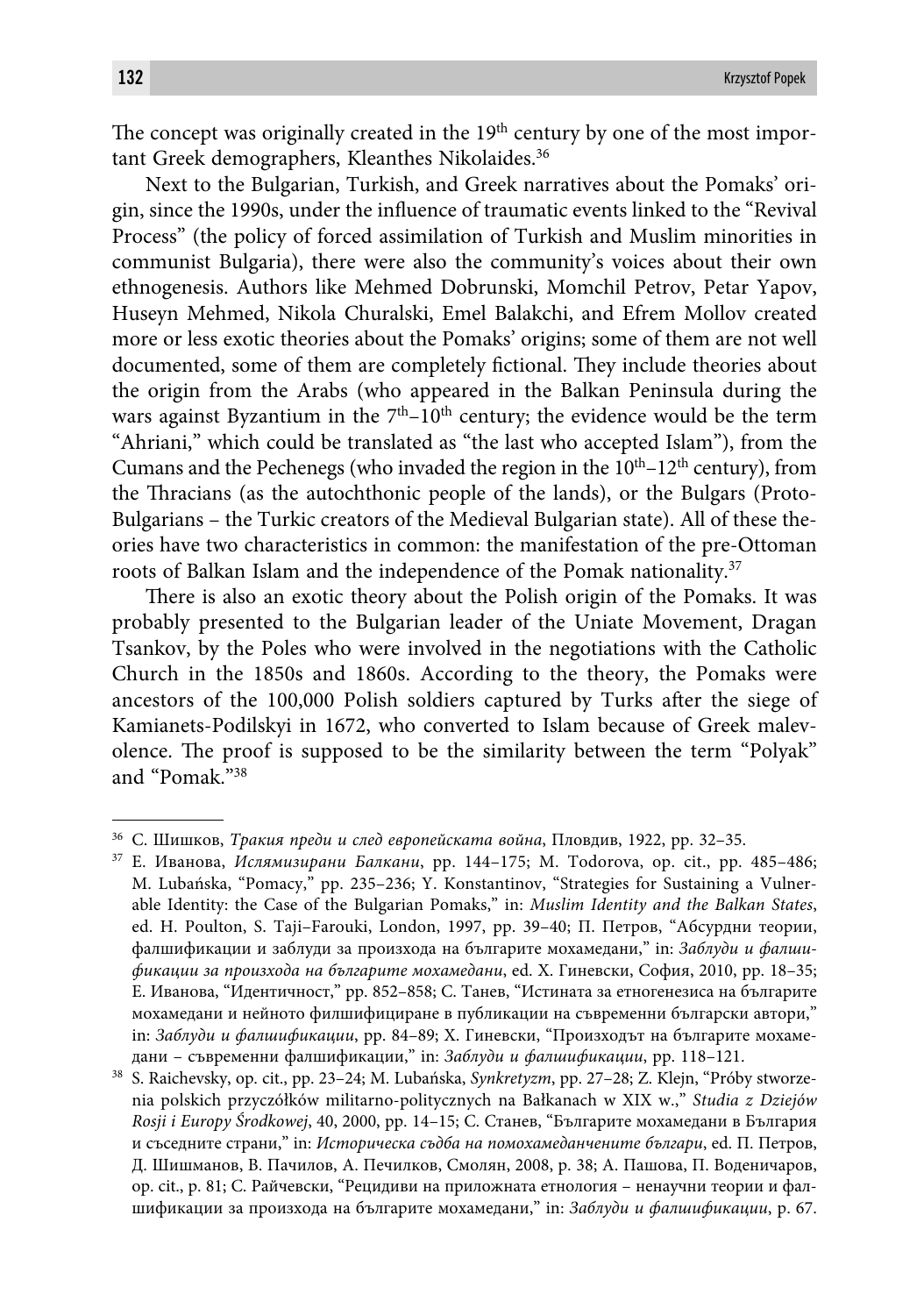The Pomak identity was and is much more complicated. Ali Eminov assumes that there are two levels: religious (as Muslim) and ethnic (as "not pure" Bulgarian).39 Later this theory was expanded. According to Mario Apostolov, there were three levels of the Pomak identity: as members of the local, religious, and – conditionally – Bulgarian (national, civic and/or lingual) community.40 Evangelos Karagiannis proposes six models of the Pomak identity, which refer to the assimilative processes ongoing since the turn of the  $19<sup>th</sup>$  and  $20<sup>th</sup>$  century:

- 1. Assimilated
	- a. Bulgarian Christian
	- b. Bulgarian secular
	- c. Pomak secular
- 2. Non-Assimilated
	- a. Bulgarian Muslim
	- b. Pomak Muslim
	- c. Turk. $41$

However, in the historical perspective, there was no unified Pomak community but many communities among which different identity paradigms played a central role in various configurations. These paradigms include Islam, the local community, Bulgarian language, conviction about the origin (Thracian, Greek, Turkish, Cuman, Arabic, Slavic, etc.), citizenship (Bulgarian, Greek, Ottoman, later also Turkish, Macedonian), as well as the modern national identity.42 As a result of the eclectic and evolving identity, almost every Balkan nation claims the right to recognise them as part of their national community: the Slavic language links them with Bulgarians and Macedonians, the religion with Turks; the theories about the Christian origin and conversion to Islam could be linked with the Bulgarian, Macedonian, and Greek ethnogenesis.43 Since 1878, due to the assimilation policy pursued by the Bulgarian state (first voluntary, in some periods forced), the Pomaks' identity underwent subsequent transformations. Some of them accepted the Bulgarian identity (with Orthodox Christianity or in the secular version), some became crypto-Muslims, some backed away to the traditional identity paradigm, some declared themselves as Turks.<sup>44</sup> In the 19<sup>th</sup> century, compared to the Bulgarian or Turkish population of these lands, the Pomaks demonstrated a low sense of ethnic community (as Yulian Konstantinov says: "a dormant ethnicity") and the main paradigm of their identity was still religion and localism.<sup>45</sup>

44 Y. Konstantinov, op. cit., p. 34.

<sup>39</sup> A. Eminov, "Social Construction," p. 14.

<sup>&</sup>lt;sup>40</sup> M. Apostolov, "The Pomaks: A Religious Minority in the Balkans," *Nationalities Papers*, 24, 1996, pp. 729–730.

<sup>&</sup>lt;sup>41</sup> Quoted after: A. Eminov, "Social Construction," p. 15.

<sup>42</sup> K. Ghodsee, op. cit., p. 22; Е. Иванова, "Идентичност," pp. 844–851, 859–862.

<sup>43</sup> M. Neuburger, "Pomak Borderlands: Muslims on the edge of nations," *Nationalities Papers*, 28, 2000, no. 1, p. 183.

<sup>45</sup> A. Kalionski, op. cit., pp. 8–9; Y. Konstantinov, op. cit., p. 39.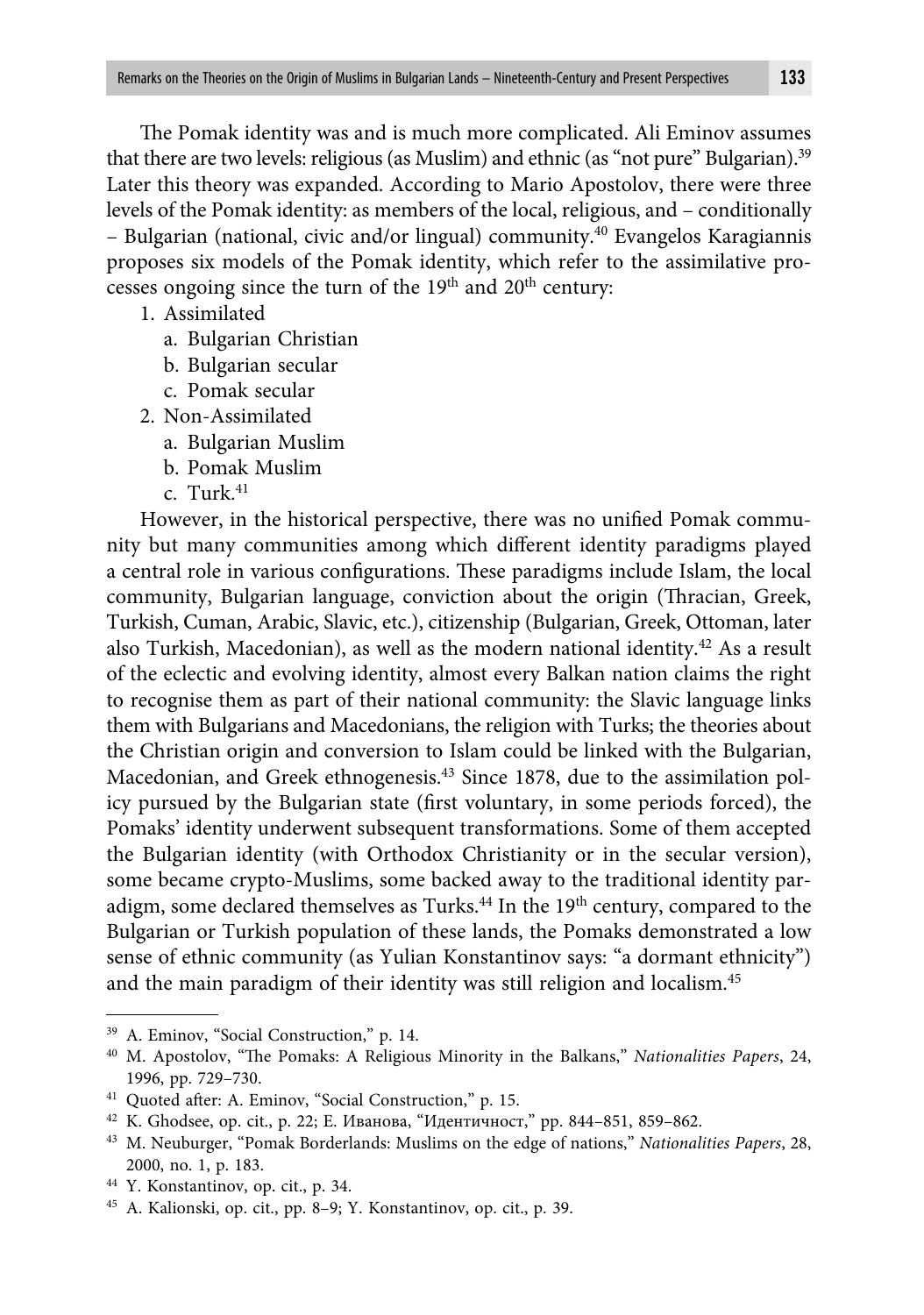# Bulgarian Turks

In the  $19<sup>th</sup>$  century, Bulgarians were less interested in the origin of the Bulgarian Turks, but also in this case there were some intriguing theories. Turks are the largest community among the Turkic nations – they live mostly in Anatolia, where they started to settle in the  $11<sup>th</sup>$  century. They are mostly Sunnis, but in the past in Bulgaria there were also some Shiites as well (known as the Alevi, Aliani or Kazalbashi).<sup>46</sup> The Bulgarian Turks are concentrated in Dobruja and the north-eastern part of the country – the "Triangle" between Razgrad, Silistra, and Varna (where 90% of the Bulgarian Muslim community lives) and in the south-eastern parts – the vicinity of Kardzhali and Haskovo. In the 19th century, they also lived in the west, but in more diffuse and smaller communities which started to disappear after the creation of the Bulgarian state.<sup>47</sup> In 1888, there were 607,331 (19.25%) Turks living in Bulgaria, in 1900 – 531,084 (14.18%), in 1905 – 488,988 (12.09%), and in  $1910 - 465,988 (9.63\%)$ .<sup>48</sup> Of course, we need to remember about the mixing of the religious and ethnic categories (Muslims who did not speak Turkish but called themselves Turks), but there are no doubts that Turks were not only the biggest Muslim group, but also the biggest minority in the country as well.

Many Bulgarian intellectuals supported the theory that the local Turks had been Christian Bulgarians and that Turkification had been the effect of mass and forced assimilation carried out by the Ottoman Empire. This vision is strongly ingrained in Bulgarian culture. The *Short History of the Bulgarian-Slavic Nation (История во кратце о болгарском народе словенском*, 1792) by Spiridon Gabrovski49 or *Tsarstvenik* (*Царсетвеник*, 1844) by Hristaki Pavlovich presented this theory about the origin of the Bulgarian Turks.<sup>50</sup> Konstantin Jireček also supported this

<sup>&</sup>lt;sup>46</sup> The latter term can be translated directly as "red heads," which referred to the characteristic hats with 12 red stripes symbolising the 12 imams constituting the central spiritual hierarchy of the Shiites. It was not a homogeneous community, but rather it was divided into several smaller sects, the most famous of which were the Bektashi. The liquidation of the Janissaries Corps in 1826 was a key event for this community due to the connections of this formation with the branch of Shiism. A few Shiite communities existed in Bulgaria until the 1930s. Н. Граматикова, *Неортодоксалният ислям в българските земи. Минало и съвременност*, София, 2011, pp. 20–26; И. Карахасан-Чънар, *Етническите малцинства в България. История, култура, религия, обреден календар*, София, 2005, p. 126; A. Eminov, "Islam and Muslims in Bulgaria: A Brief History," *Islamic Studies*, 36, 1997, no. 2–3, pp. 232–234.

<sup>47</sup> V. Roudometof, op. cit., p. 128; Ж. Назърска, *Българската държава и нейните малцинства 1879–1885*, София 1999, pp. 7–8; Р. Даскалов, op. cit., p. 15; С. Киселиновски, *Малцинствата во Романиja, Грциja, Бугариja и Jугославия*, Скопjе, 2011, p. 85; Y. Konstantinov, op. cit., p. 41.

<sup>48</sup> К. Иречек, *Княжество България*, pt. I, p. 55; *Historia Bułgarii 1870–1915. Materiały źródłowe z komentarzami*, vol. 3: *Polityka wewnętrzna*, ed. J. Rubacha, A. Malinowski, Warszawa, 2009, pp. 29–31.

<sup>49</sup> Its fragment about forced Islamisation was added to various editions of the *Slavic-Bulgarian History* (*История славянобългарска*) written by Paisius of Hilendar – the text which symbolically started the Bulgarian National Revival.

<sup>50</sup> Е. Иванова, *Ислямизирани Балкани*, pp. 70–71.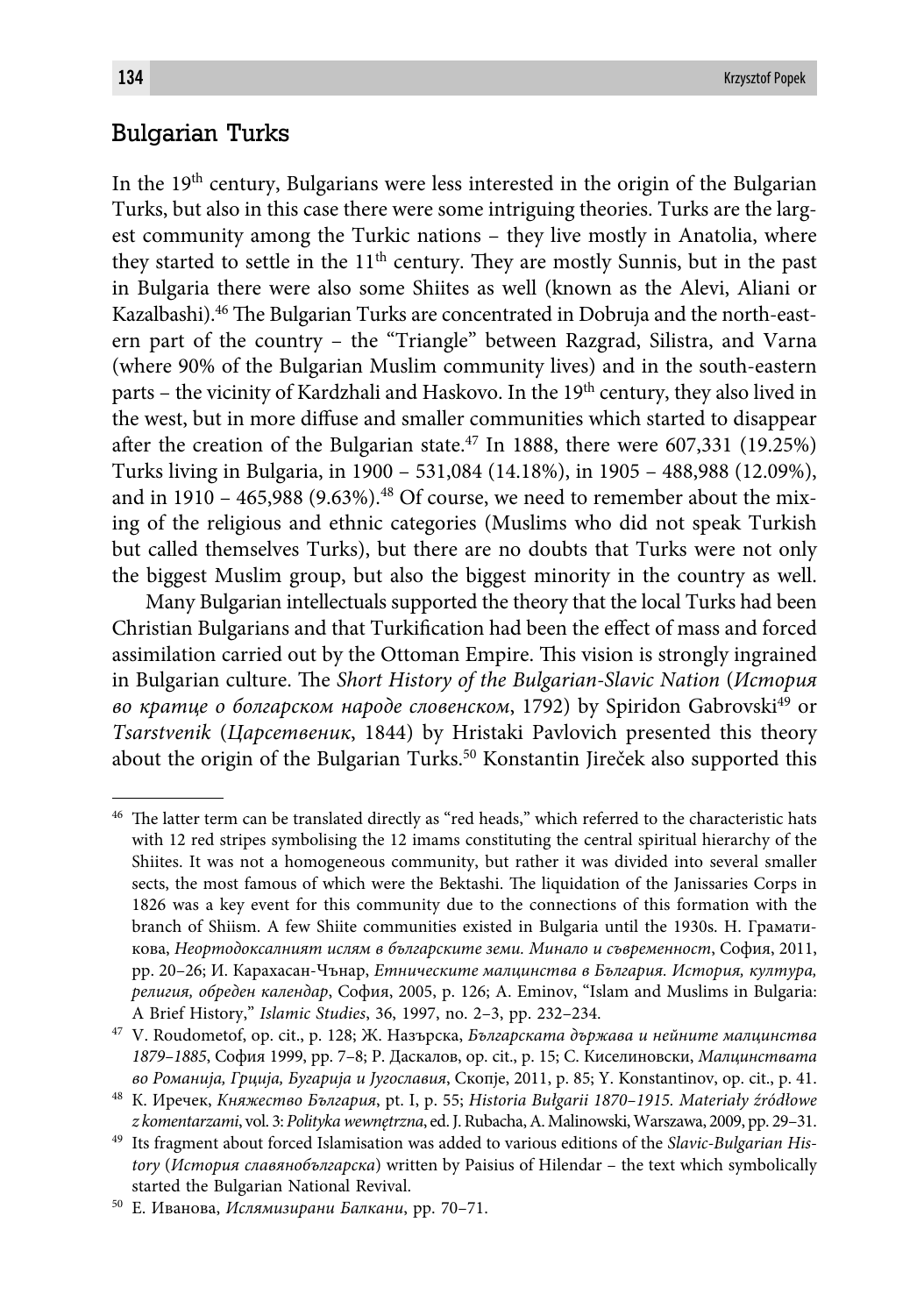idea: "The Balkan Ottomans [e.g. Turks] are not of Turkish origin, they do not have features like them, their origin is Slavic, Albanian, Caucasian, or Armenian."51 At the beginning of the  $20<sup>th</sup>$  century, Lyubomir Miletich tried to prove that the local Turks were of Bulgarian origin using the toponymies of the north-eastern lands and the physiognomy of representatives of this community. According to the ethnographer, the Bulgarians who used to live in this region accepted Islam and the Turkish language during the Ottoman rule (mostly in the  $17<sup>th</sup>$  century), or escaped to another part of Bulgaria or Wallachia.52 Also today, Vera Mutafchieva, who supports the theory that Islamisation in Ottoman Bulgaria was mostly voluntary, says that the term "ethnic Turk" in the context of the Balkan Peninsula is logically inconsistent with regard to the actual origin of the people.53 However, the same could be said about every Balkan ethnic or national group.

Turkish historians mostly preach the theory that the Bulgarian Turks are the descendants of the Ottoman colonists, which is evidenced by the national unity and close relations with the inhabitants of Anatolia. This concept was supported by some Bulgarian authors, although for different reasons. In 1884, Marin Drinov wrote that it was proof of the foreignness of the Turks living on the Bulgarian lands, which was the native homeland of Bulgarians. He expressed the opinion that the Bulgarian Turks should be removed from the north-eastern region of the country.<sup>54</sup> There were also other theories about the non-autochthonic characteristics of these people: in 1898, the Czech archaeologists Karel and Hermenegild Škorpil wrote that the Turks of Deli Orman (present-day Ludogorie) could be the ancestors of Proto-Bulgarians, so "they are more Bulgarian than Bulgarians (Slavs) actually are." This theory was supported by one of the most important Polish orientalists of the first half of the  $20<sup>th</sup>$  century – Tadeusz Jan Kowalski.<sup>55</sup>

## Current state of research

The present state of research shows that the appearance of the Muslim community in the Balkans was linked to two processes: colonisation and Islamisation, and one process did not exclude the other.

<sup>51</sup> К. Иречек, *Княжество България*, pt. 1, p. 160; Jireček wrote that the case of the Turks of Kardzhali was the exception – according to the Czech intellectual, they were direct descendants of nomadic colonists. Ibid., p. 163.

<sup>52</sup> Л. Милетич, *Старото българско население в североизточна България*, София, 1902, pp. 5–15.

<sup>&</sup>lt;sup>53</sup> V. Mutafchieva, "The Turk, the Jew and the Gypsy," in: *Relations of Compatibility and Incompatibility between Christians and Muslims in Bulgaria*, ed. A. Zhelyazkova, J.S. Nielsen, J. Kepell, Sofia, 1994, pp. 14-15.

<sup>54</sup> М. Дринов, "Историческо осветление върху статистиката на народносите в источната част на Българското Княжество," *Периодическо списание*, 1884, no. 7, pp. 1–24.

<sup>55</sup> Б. Лори, *Съдбата на османското наследство. Българската градска култура 1878–1900*, transl. Л. Янакиева, София 2002, pp. 47–48.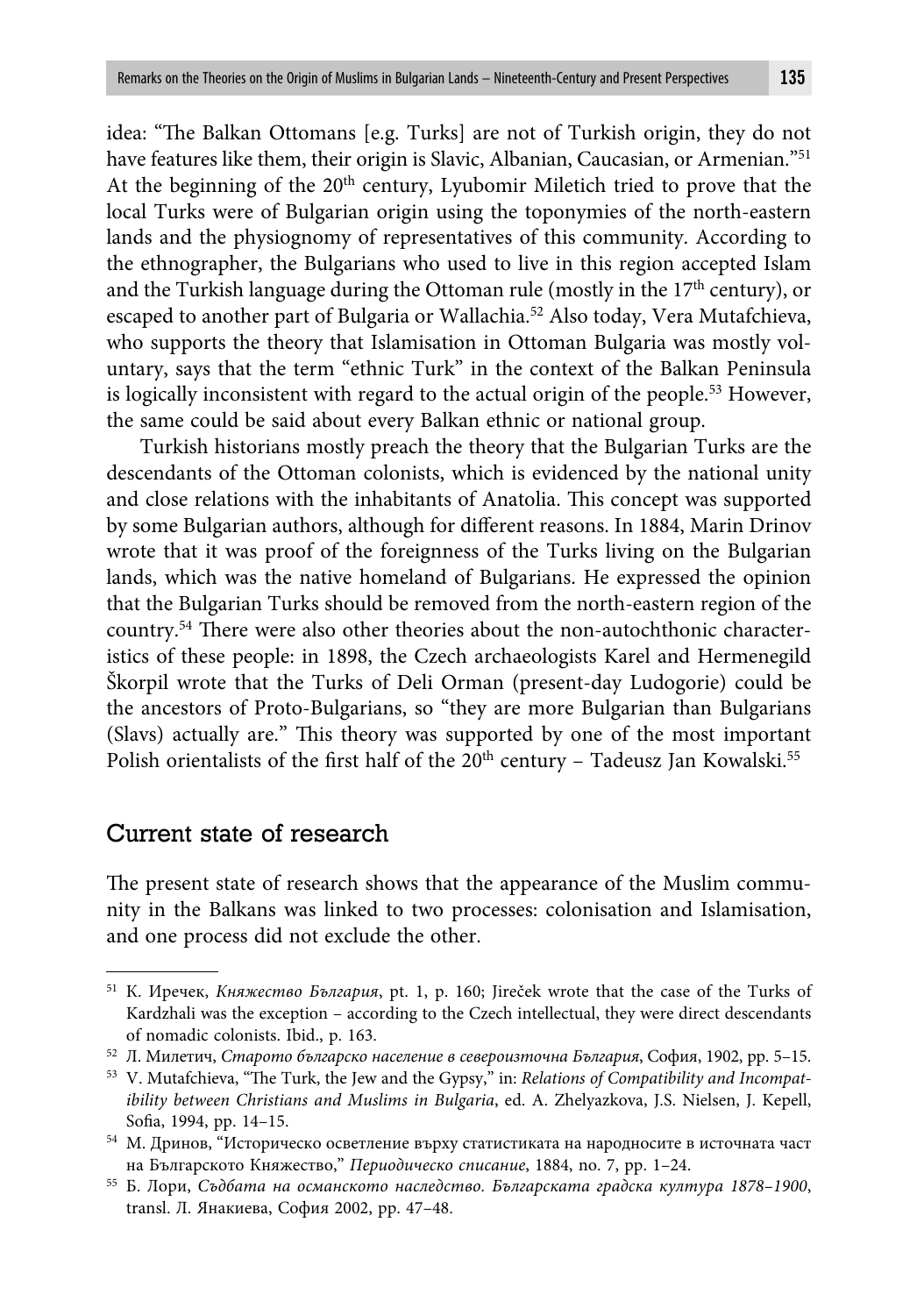The aim of the Ottoman policy of settling the Anatolian people in the Balkans was to stabilise the Turkish rule in strategic regions. The biggest colonisation campaign took place in the  $14<sup>th</sup> - 16<sup>th</sup>$  century in Bulgaria, Thrace, Macedonia and Thessaly, which had been settled by nomads (the Yuruks, among others). In the following centuries, there was also mass colonisation of the Crimean Tatars (from the end of the 18th c. until the 1850s) and the Circassians (in the second half of the 19th century). In accordance with the Ottoman settlement policy, Muslims settled mainly in towns and border areas.<sup>56</sup> The Ottoman doctrine said that a large population was key to economic development, state prosperity, and effective defence of the borders. In the Tanzimat era, the settlers were to be the foundation of the reconstruction of the empire based on new models.57 According to the Sublime Porte, Muslim settlement also facilitated the achievement of political goals: to create a buffer against foreign (Russian, Austrian) expansion and to lead a more effective fight against the *hayduks* and later the national liberation movements.<sup>58</sup> The Ottoman Migration and Settlement Decree of 1857 exemplified this concept. It was announced that Turkey was open to everyone who wanted to be the sultan's subject and would accept the applicable laws. The Sublime Porte guaranteed that settlers would have religious freedom, free land, tax breaks, and exemption from military service (for 6 years in the Balkans and for 12 years in the Asian provinces).59 Some aspects of the Ottoman migration policy were positive. For example, next to large foreign investments, immigrants were the main stimulus for Turkish economy in 1885–1912, which marked a stable growth.<sup>60</sup> On the other hand, colonisation campaigns were sources of conflicts with the local Christian population, as illustrated by the Circassian settlement. Even though the Ottoman authorities denied that the colonisation's purpose was to change the ethnic and

<sup>56</sup> A. Eminov, "Islam and Muslims," pp. 210–212; Ts. Georgieva, "Migrations in the History of Multiethnicity and Multiculturalism in the Balkans (Bulgarian Sources)," in: *Forced Ethnic Migrations in the Balkans: Consequences and Rebuilding of Societies*, ed. E. Popova, M. Hajdinjak, Sofia-Tokyo, 2006, pp. 15–17; Е. Радушев, "Демографски и етнорелигиозни процеси в западните Родопи през XV–XVIII век," *Либерален преглед*, 2011, pt. 3, pp. 1004–1009.

<sup>57</sup> K. Karpat, *Ottoman Population 1830–1914. Demographic and Social Characteristic*, London, 1985, pp. 61–62; id., *Studies on Ottoman Social*, p. 322.

<sup>58</sup> В. Мучинов, *Миграционна политика на османската империя в българските земи през XIX век (до 1878 г.)*, София, 2013, pp. 227–228.

<sup>&</sup>lt;sup>59</sup> This offer was not extended exclusively to Muslims. Among others, the Old Believers settled in Dobruja, fleeing from Russia during the reforms of Peter the Great. After 1878, when these lands were annexed by Romania, they fled to Turkey again, settling down in Eastern Anatolia (later some went to the USA). K. Karpat, *Ottoman Population*, p. 62. Another example is the migration of Hungarians and Poles to Turkey after the Spring of Nations (1848). The number of the Polish immigrants is estimated at around 1,000 people, who settled mainly in Shumen, while the Hungarian ones – at around 5,000. G. Parvev, "Polscy emigranci i społeczeństwo bułgarskie w latach 1849–1850," in: *Wielka Emigracja i sprawa polska a Europa (1832–1864)*, ed. S. Kalembka, Toruń, 1980, pp. 184–185.

<sup>60</sup> K. Karpat, *Ottoman Population*, pp. 76–77.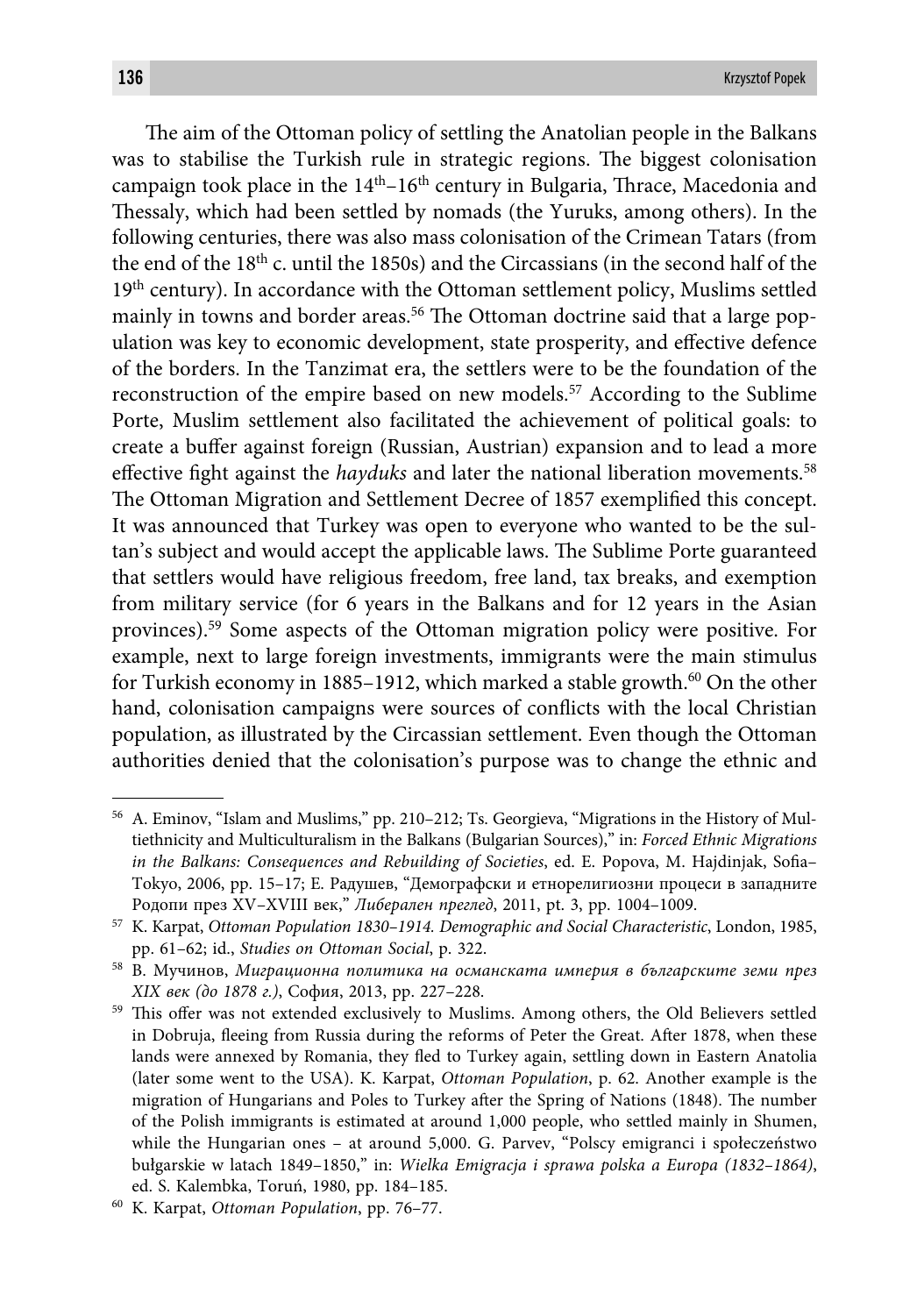religious composition of the region in favour of Muslims and to make Christians emigrate, this was how the local population perceived the policy of settlement.<sup>61</sup>

There is no doubt that the ethnogenesis of Muslims in Bulgarian lands was also linked with Islamisation. The Bulgarian historian Evgeni Radushev divided the theories about the conversions into two groups: (1) the mythological-revival theories, linked with light literature used to create national narratives (not only Bulgarian, but Serbian and Greek as well) and (2) the social-economic theories, which were based on actual analyses of Ottoman documents.<sup>62</sup> The current state of historical knowledge shows that the Islamisation which led to the creation of the Muslim community in the Balkans had a mostly voluntary character linked with material and social benefits. Of course, during the crises in the Balkan Peninsula, there were cases of forced conversions, but they had a secondary significance in the process of forming the Islamic community. The only official and state-supported form of forced Islamisation was linked to the *devshirme* – there are estimates that a total of 200,000 boys were converted into Janissaries during the Ottoman rule.<sup>63</sup> But the "blood tax" became limited in the second half of the 16<sup>th</sup> century and was abolished in the 1630s or 1640s. One theory says that the biggest number of conversions occurred among the Bogomils – members of the neo-Gnostic sect which was popular among Bulgarians during the Second Tsardom. Islam was a chance for the Bogomils to escape from social isolation and persecution of the Orthodox Church. There are analogous theories about the origin of the Bosniaks – in Bosnia the Bogomil sect was also widespread. The theory is not strongly reflected in the sources, but it has an important place in the Bulgarian historical consciousness.<sup>64</sup>

## Conclusion

Ethnogenesis theories played an important role in the Balkans. The most important contemporary conflicts in the region, the Serbian-Albanian conflict about Kosovo or the recently ended one between Greece and North Macedonia, in some way concentrated on the issue of origin and the question of who had lived on these territories first. The same problems are linked to the Muslims in Bulgaria – the theories about the Bulgarian origin of the Pomaks and Turks were an important part of narratives prevailing during the forced assimilation campaigns in

<sup>61 &</sup>quot;До валите и каймаканите на Видин, Тулча, Варна, Разград, Русе, Търново, Кюстенджа и Шумен, 30.04.1861," in: *Документи из турските държавни архиви*, pt. 1: *1564–1872*, ed. and transl. П. Дорев, София, 1940, pp. 40–405.

<sup>62</sup> Е. Радушев, op. cit., pp. 996–1003.

<sup>63</sup> A. Minkov, *Conversion to Islam in the Balkans: Kisve Bahası petitions and Ottoman Social Life, 1670–1730*, Leiden–Boston, 2004, p. 67.

<sup>64</sup> Е. Иванова, *Ислямизирани Балкани*, pp. 22–26; K. Karpat, *Studies on Turkish Politics and Society*, Leiden–Boston, 2004, p. 525; Zs. Bottlik, "Geographical and historical aspects of the situation of Muslim population in the Balkans," *Hungarian Geographical Bulletin*, 58 (4), 2009, p. 262.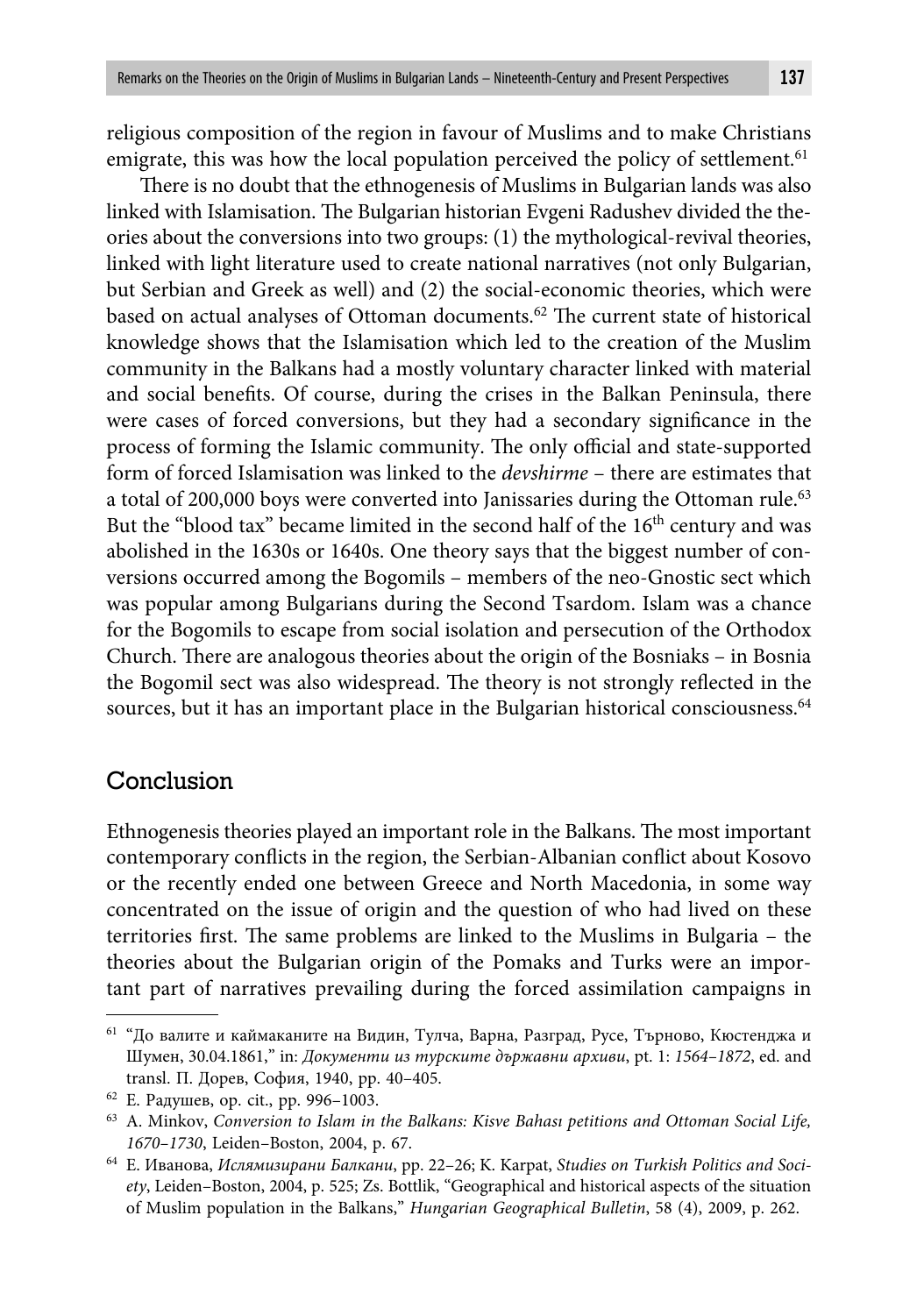the 20<sup>th</sup> century: during the Balkan Wars, Second World War, and Communist Regime. Discussions on this subject started with the formation of modern nations in the Balkans in the  $19<sup>th</sup>$  century. Compared with the present state of research, forced Islamisation was then considered to be crucial for the formation of Muslim communities in the Bulgarian lands. However, these visions were not based on actual historical research; some of them were linked to  $19<sup>th</sup>$ -century falsifications. Recent detailed studies of Ottoman archival materials have showed that the process had a different character. Voluntary conversions did not fit the Romantic visions dominant in the  $19<sup>th</sup>$  century: narratives about the "Turkish yoke," the suffering of the Christian nation, and oppression suffered at the hands of Muslim barbarians. The most absurd theories about the Muslim origin, such as Cuman or Arabic ancestors, were created more recently, but the population was already linked with Proto-Bulgarians in the 19<sup>th</sup> century. Both in the 19<sup>th</sup> and the following century, formulated theories often did not attempt to search for the truth about the past, but were linked to narratives of national unity and – in some circumstances – used to justify assimilation campaigns. Until today, some Bulgarian authors support the theory that Bulgarian Turks and Pomaks are just Bulgarians "whose national identity is benighted by Islam."65

### Bibliography

- Aarbakke V., "Pomak Language Usage and the Spell of Nationalism: The Case of the Pomaks in Greece," in: *Slavia Islamica: language, religion and identity*, ed. R. D. Greenberg, M. Nomachi, Hokkaido, 2012, pp. 149–177.
- Apostolov M., "The Pomaks: A Religious Minority in the Balkans," *Nationalities Papers*, 24, 1996, pp. 727–742.
- Bieber F., "Muslim Identity in the Balkans before the Establishment of Nation States," *Nationalities Papers*, 28, 2000, no. 1, pp. 13–28.
- Bottlik Zs., "Geographical and historical aspects of the situation of Muslim population in the Balkans," *Hungarian Geographical Bulletin*, 58 (4), 2009, pp. 257–280.
- Crampton R., *A Concise History of Bulgaria*, Cambridge–New York, 2005.
- Crowe D. M., "Roma Muslims in the Balkans," *Nationalities Papers*, 28, 2000, no. 1, pp. 93–128.
- Eminov A., Islam and Muslims in Bulgaria: A Brief History," *Islamic Studies*, 36, 1997, no. 2–3, pp. 209–241.
- Eminov A., "Social Construction of Identities: Pomaks in Bulgaria," *Journal on Ethnopolitics and Minority Issues in Europe*, 6, 2007, no. 2, pp. 1–25.
- Georgieva Ts., "Migrations in the History of Multietnicity and Multiculturalism in the Balkans (Bulgarian Sources)," in: *Forced Ethnic Migrations in the Balkans: Consequences and Rebuilding of Societies, ed. E. Popova, M. Hajdinjak, Sofia-Tokio, 2006, pp. 15-22.*
- Ghodsee K., *Muslims Lives in Eastern Europe. Gender, Ethnicity, & the Transformation of Islam in Postsocialist Bulgaria*, Princeton–Oxford, 2010.
- *Historia Bułgarii 1870–1915. Materiały źródłowe z komentarzami*, vol. 3: *Polityka wewnętrzna*, ed. J. Rubacha, A. Malinowski, Warszawa, 2009.

<sup>65</sup> В. Божков, *Възродителният процес и българите махомедани*, София, 2012, pp. 9–10; C. Riis, *Religion, Politics, and Historiography in Bulgaria*, New York, 2002, pp. 17–22.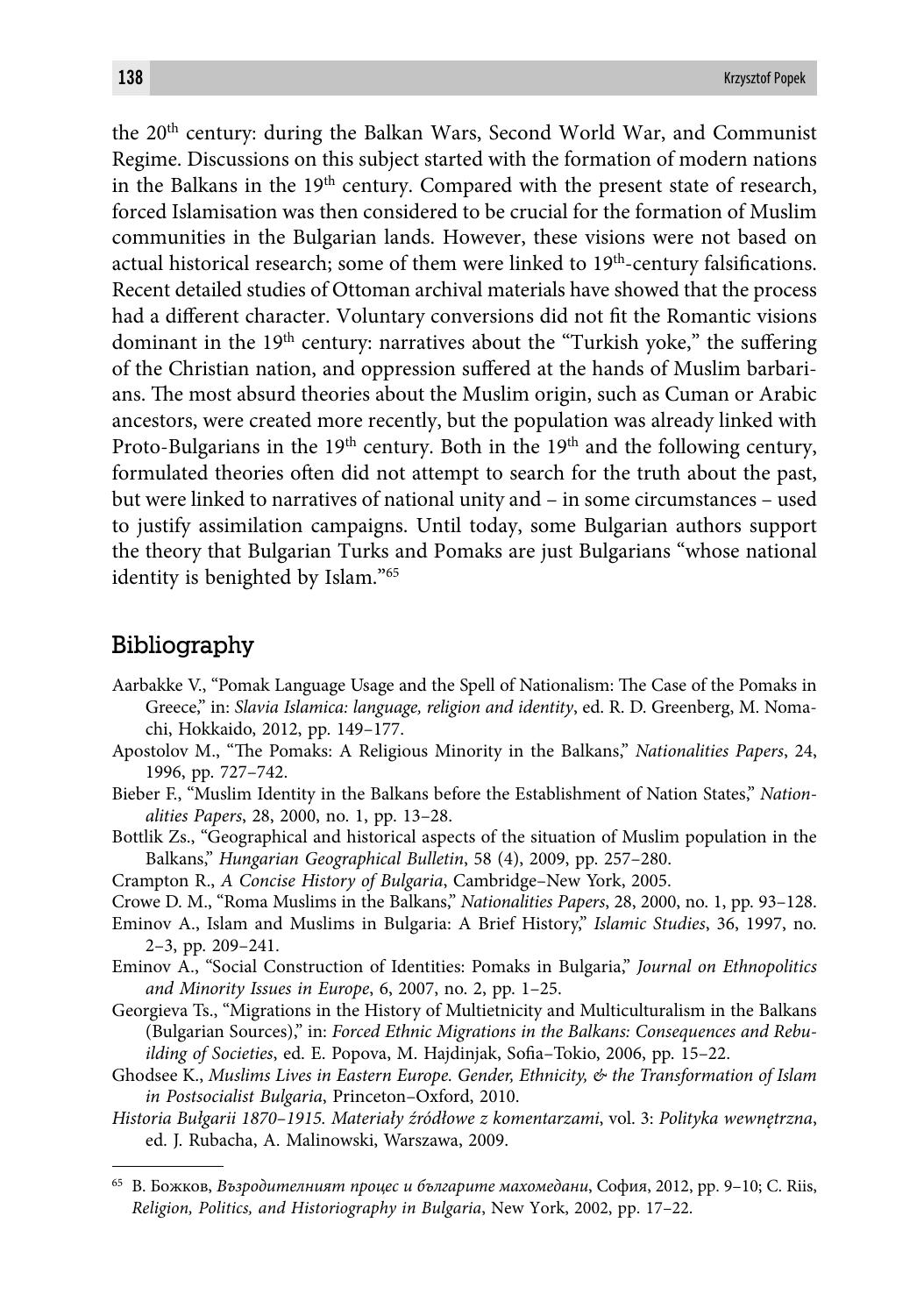Kalionski A., *Communities, Identities and Migrations in Southeast Europe*, Sofia, 2014.

Karpat K., *Studies on Ottoman Social and Political History*, Leiden–Boston–Koln, 2002.

Karpat K., *Ottoman Population 1830–1914. Demographic and Social Characteristic*, London, 1985. Karpat K., *Studies on Turkish Politics and Society*, Leiden–Boston, 2004.

- Klejn Z., "Próby stworzenia polskich przyczółków militarno-politycznych na Bałkanach w XIX w.," *Studia z Dziejów Rosji i Europy Środkowej*, 40, 2000, pp. 5–24.
- Konstantinov Y., "Strategies for Sustaining a Vulnerable Identity: the Case of the Bulgarian Pomaks," in: *Muslim Identity and the Balkan States*, ed. H. Poulton, S. Taji–Farouki, London, 1997, pp. 33–53.
- Lazarova G., Alexiev B., Nazarska G., Troeva-Grigorova E., Kyurkchieva I., *Regions, minorities and European policies: A state of the art report on Muslim Minorities (Turks and Pomaks) In Central South Planning Region (Bulgaria)*, Sofia, 2003.
- *Leksykon tradycji bułgarskiej*, ed. G. Szwat-Gyłybowa, Warszawa, 2011.
- Lubańska M., "Pomacy," in: *Bałkany. Etnokulturowe podłoże konfl iktu*, ed. W. Konarski, A. Koseski, Pułtusk, 2006, pp. 233–240.
- Lubańska M., *Synkretyzm a podziały religijne w bułgarskich Rodopach*, Warszawa, 2012.
- Memişoğlu H., *Pages of the History of Pomac Turks*, Ankara, 1991.
- Minkov A., *Conversion to Islam in the Balkans: Kisve Bahası petitions and Ottoman Social Life, 1670–1730*, Leiden, 2004.
- Mutafchieva V., "The Turk, the Jew and the Gypsy," in: *Relations of Compatibility and Incompatibility between Christians and Muslims in Bulgaria*, ed. A. Zhelyazkova, J. S. Nielsen, J. Kepell, Sofia, 1994, pp. 5-40.

Neuburger M., "Bulgaro-Turkish Encounters and the Re-imagining of the Bulgarian Nation (1878–1995)," *East European Quarterly*, 31, 1997, no. 1, pp. 1–20.

- Neuburger M., "Pomak Borderlands: Muslims on the edge of nations," *Nationalities Papers*, 28, 2000, no. 1, pp. 181–198.
- Parvev G., "Polscy emigranci i społeczeństwo bułgarskie w latach 1849–1850," in: *Wielka Emigracja i sprawa polska a Europa (1832–1864)*, ed. S. Kalembka, Toruń, 1980, pp. 179–196.
- Popek K., "Afera Brunnbauer-Balewa a współczesne nurty historiografi i bułgarskiej wobec zagadnienia panowania tureckiego w Bułgarii," *Studenckie Zeszyty Naukowe IFS UJ*, 4, 2013, no. 2, pp. 113–127.
- Raichevsky S., *The Mohammedan Bulgarians (Pomaks)*, transl. M. Pencheva, Sofia, 2004.

Riis C., *Religion, Politics, and Historiography in Bulgaria*, New York, 2002.

- Roudometof V., *Collective Memory, National Identity, and Ethnic Conflicts. Greece, Bulgaria, and Macedonian Question*, Westport, 2002.
- Savova-Mahon Borden M., *The Politics of Nationalism under Communism in Bulgaria. Myth*, *Memories and Minorities*, London, 2001.
- Todorova M., "Identity (Trans)formation among Bulgarian Muslims," in: *The Myth of "Ethnic Confl ict": Politics, Economics and "Cultural" Violence*, ed. B. Crawfordand, R. D. Lipschutz, Berkeley, 1998, pp. 471–510.

Turan Ö., *The Turkish Minority in Bulgaria (1878–1908)*, Ankara, 1998.

- Walczak-Mikołajczakowa M., "Pomacy bułgarscy poturczeńcy (na przykładzie wsi Selcza w zachodnich Rodopach)," *Balcanica Posnaniensia. Acta et studia*, 21, 2014, pp. 177–184.
- Алексиев Б., "Родопското население в българската хуман итаристика," in: *Мюсюлманските общности на Балканите и в България*, ed. A. Желязкова, София, 1997, pp. 57–112.

Априлов В., *Деница ново-болгарскаго образования. Часть первая*, Одесса, 1841.

Арденски В., *Загаснали огнища. Изселническите процеси сред българите мохамедани в периода 1878–1944 г.*, София, 2005.

Арнаудов М., *Родопските помаци. Народно-исторически преглед*, София, 2010.

Божков В., *Възродителният процес и българите махомедани*, София, 2012.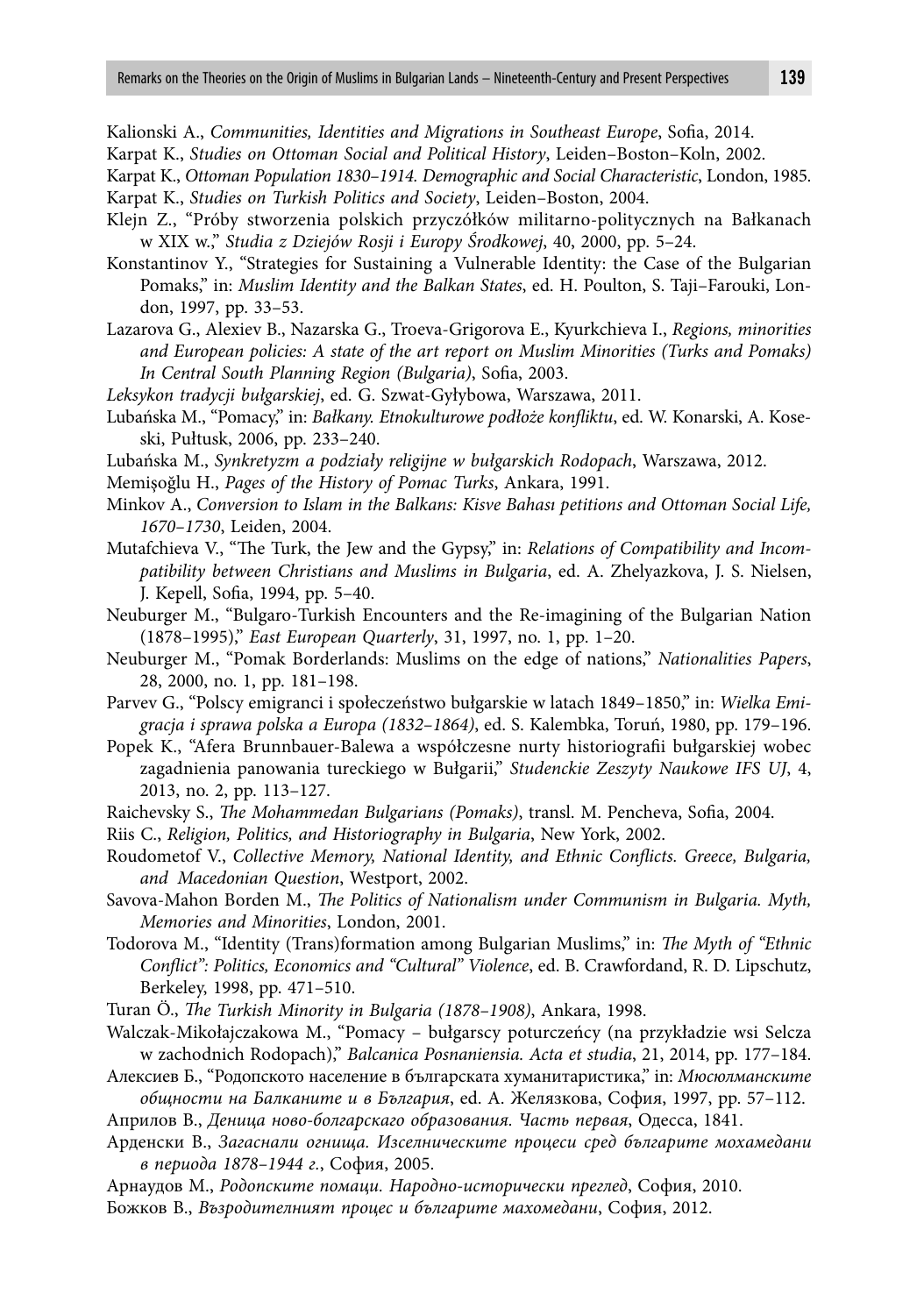- Вазов И., *Пътеписи*, ed. П. Динеков, И. Тодоров, София, 1977.
- Василев К., "Стою Шишков просветител, възрожденец и радетел за щастливо бъдеще на Родопа," in: С.Н. Шишков, *Избрани произведения*, ed. К. Василев, Пловдив 1965, pp. 5–23.
- Василев К., *Родопските българи мохамедани. Исторически очерк*, Пловдив, 1961.
- Вълков П., "За значението на названието помак," *Либерален преглед*, 2014, pt. 1, pp. 508–513.
- Георгиева Ц., "Помаци българи-мюсюлмани," in: *Общности и идентичности в България*, ed. А. Кръстева, София, 1998, pp. 286–308.
- Гиневски Х., "Произходът на българите мохамедани съвременни фалшификации," in: *Заблуди и фалшификации за произхода на българите мохамедани*, ed. Х. Гиневски, София, 2010, pp. 118–121.
- Гиневски Х., *Миналото на Средните Родопи XIX и назалото на XX век. Възраждане*, Варна, 2008.
- Граматикова Н., *Неортодоксалният ислям в българските земи. Минало и съвременност*, София, 2011.
- Грозданова Е., "Фалшификат ли е летописният разказ на поп Методи Драгинов?," *Исторически преглед*, 37 (2), 1993, pp. 146–157.
- Гюншен А., "Помаците като балканска общност," trans. Е. Алексова, *Либерален преглед*, 2014, pt. 2, pp. 773–785.
- Даскалов Р., *Българското общество 1878–1939*, vol. 2: *Население, общество, култура*, София, 2005.
- Дечев В., *Миналото на Челепаре. Принос за историята на Родопа*, vol. 2, ed. Г. И. Чичовски, Чепеларе, 2002.
- Добруски В., "Българомохамеданската република в Родопските планини," in: *България през погледа на чешки пътешественици*, ed. В. Бехиньова, София, 1984, pp. 62–94.
- Добруски В., "Няколко сведения за изтурчванието на Родопските Българи," *Периодическо списание*, 1887, no. 21–22, pp. 332–338.
- *Документи из турските държавни архиви*, pt. 1: *1564–1872*, ed. and transl. П. Дорев, София, 1940.
- Дринов М., "Историческо осветление върху статистиката на народносите в источната част на Българското Княжество," *Периодическо списание*, 1884, no. 7, pp. 1–24.
- Иванов М., "Невидимите помаци," *Либерален преглед*, 2014, pt. 2, pp. 275–291.
- Иванова Е., "Идентичност и идентичности на помаците в България," *Либерален преглед*, 2012, pt. 1, pp. 840–872.
- Иванова Е., *Ислямизирани Балкани. Динамика на разказите*, София, 2014.
- Иречек К., *Княжество България. Негова повърхнина, природа, население, духовна култура, управление и новейша история*, pt. 1: *Българска държава*, Пловдив, 1899.
- Иречек К., *Княжество България. Негова повърхнина, природа, население, духовна култура, управление и новейша история*, pt. 2: *Пътувания по България*, Пловдив, 1899.
- Карахасан-Чънар И., *Етническите малцинства в България. История, култура, религия, обреден календар*, София, 2005.
- Карахасан-Чънар И., "Митът за ислямизацията и проблема за достоверността на българските исторически извори," *Либерален преглед*, 2012, pt. 2, pp. 1179–1192.
- Кирил Патриарх български, *Българомохамедански селища в Южните Родопи (Ксантийско и Гюмюрджинско). Топонимно, етнографско и историческо изследване*, София, 1960.
- Киселиновски С., *Малцинствата во Романиja, Грциja, Бугариja и Jугославия*, Скопjе, 2011.
- Лори Б., "Летописът на поп Методий Драгинов като литературно произведение от 19. Век," transl. Е. Алексиева, *Либерален преглед*, 2014, pt. 2, pp. 201–216.
- Лори Б., *Съдбата на османското наследство. Българската градска култура 1878–1900*, trans. Л. Янакиева, София, 2002.